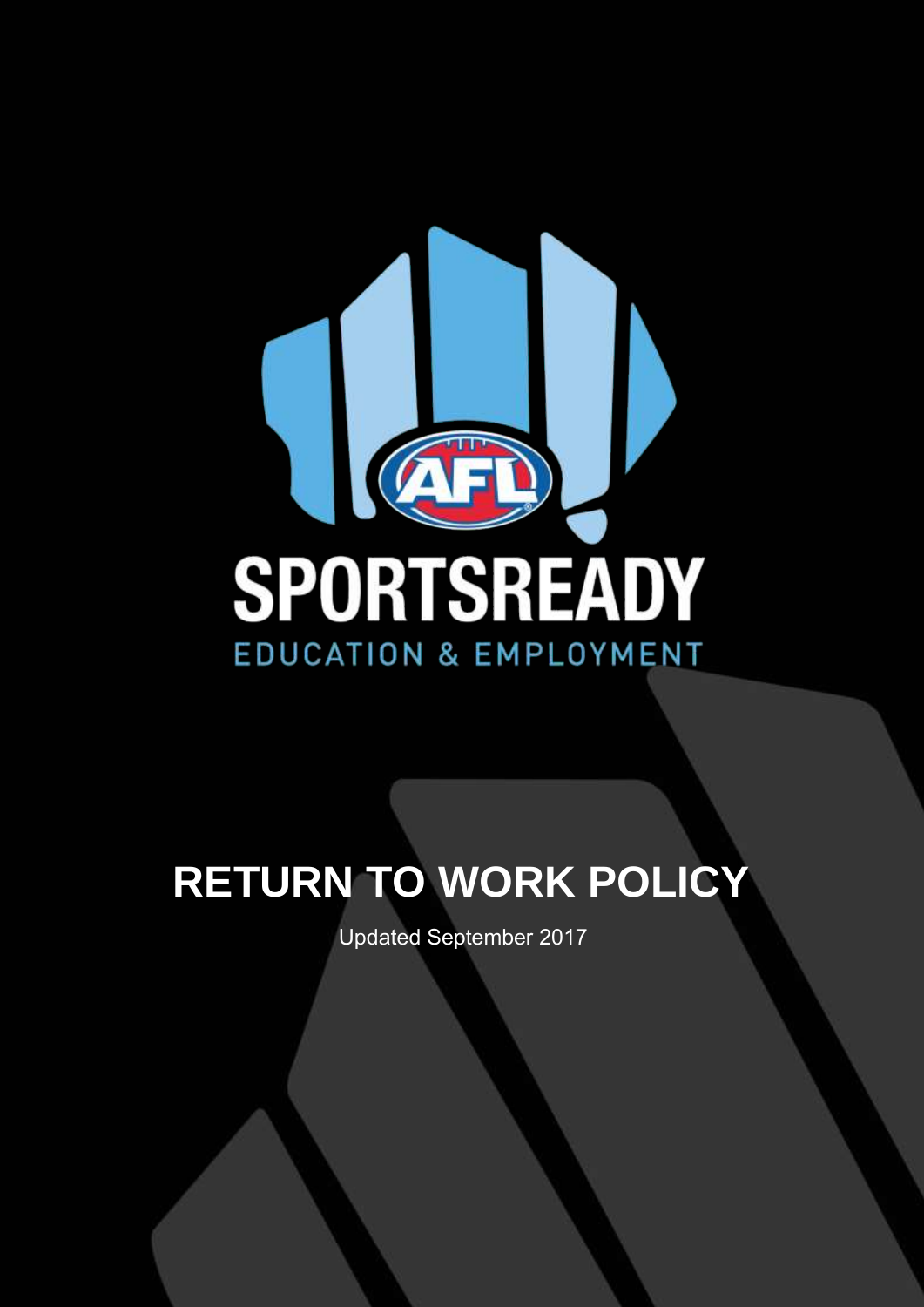AFL SportsReady is committed to providing a safe and healthy workplace for all of its employees.

In the event you are injured at work, we will take all necessary steps to ensure that the injury does not happen again. If you have a work-related injury that means you cannot continue your normal work, we will work with you and your medical practitioner to identify ways in which you can return to work as soon as is safely possible.

This Return to Work Policy sets out the steps that AFL SportsReady will take to assist you to Return to Work. It sets out your rights, your obligations and provides a useful guide that you should refer to in the event you experience a work-related injury.

Legislative obligations differ across the country, so please refer to the relevant information for the state or territory you live in. Quick links to the relevant policy section for each state are listed here:

- [Australian Capital Territory](#page-2-0)
- [New South Wales](#page-4-0)
- [Northern Territory](#page-6-0)
- [Queensland](#page-8-0)
- **[South Australia](#page-10-0)**
- [Tasmania](#page-14-0)
- [Victoria](#page-17-0)
- [Western Australia](#page-20-0)

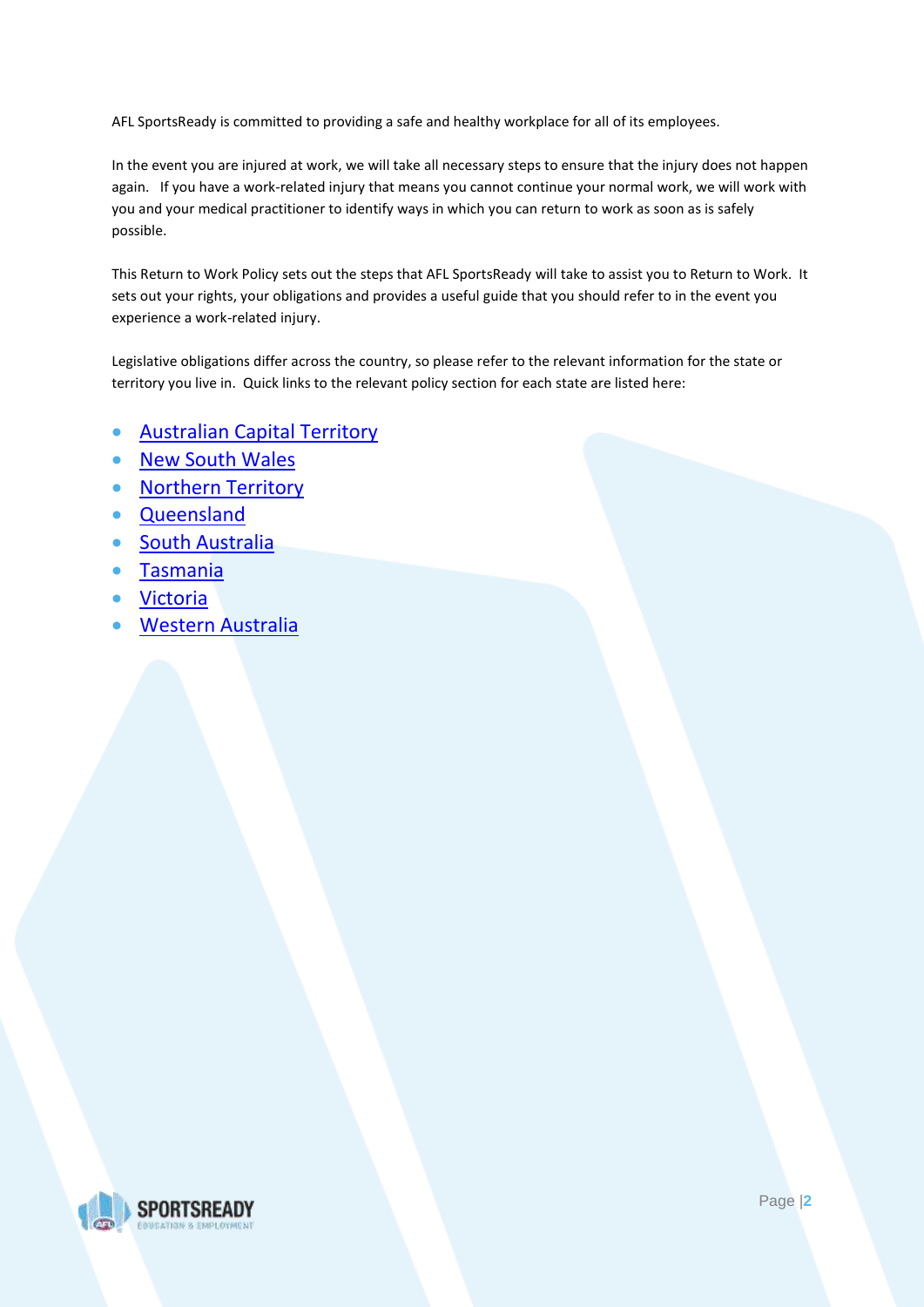# **AUSTRALIAN CAPITAL TERRITORY**

#### <span id="page-2-0"></span>**What AFL SportsReady will do**

# AFL SportsReady will:

- Aim to prevent injury and illness by providing a safe and healthy working environment;
- Ensure that the Return-To-Work process commences as soon as possible after an injury, in a manner consistent with medical advice;
- Provide suitable work (modified, selected duties) where practicable, for an injured worker, as an integral part of the InjuryManagement/Return-To-Work process
- Consult with workers and where applicable, any industrial union to ensure that the Return-To-Work Program operates effectively;
- Ensure that participation in a Return-To-Work Program does not, in itself, prejudice an injured worker;
- Co-operate with GIO's Injury Management Program and participate in the creation of Personal Injury Plans, which are established by GIO for injured workers;
- Comply with WorkCover guidelines if and when issued.

# **Procedures**

# *1. When an injury occurs*

The injured worker must notify AFL SportsReady as soon as possible after the injury occurs. AFL SportsReady must notify GIO within 48 hours of becoming aware of a workplace injury. There are financial penalties that apply to employers for injuries that are late reported.

GIO will take action under its Injury Management Program within 3 business days after it receives the injury notice. If the injury is a significant injury, this action will include making contact with the injured worker, AFL SportsReady and where appropriate and practical, the worker's Nominated Treating Doctor.

# *2. Nominating a Treating Doctor*

The worker must nominate a Treating Doctor who will be responsible for medical management of the injury and who will co-operate with the development and implementation of the Personal Injury Plan.

# *3. Involving a Rehabilitation Provider*

When an injured worker is unable to resume their pre-injury duties or cannot return to work without alteration to the workplace or work practices, the Insurer and AFL SportsReady will consult with the Nominated Treating Doctor and/or the Rehabilitation Provider to obtain assistance and guidance.

# *4. Providing suitable work for injured workers*

AFL SportsReady, in consultation with the Nominated Treating Doctor, Insurer and Rehabilitation Provider, will ensure that individual return to work strategies are developed for each injured worker. Where the injured worker is able to return to work in some capacity, AFL SportsReady s required to provide suitable work for the injured worker that is the same as, or equivalent to the pre-injury employment.

Wherever such work cannot be offered AFL SportsReady must provide, wherever possible, other work that is meaningful and productive.

# *5. Consultation*

The Return-To-Work Program must be established by AFL SportsReady in consultation with the workers to whom it relates, any industrial union representing the workers and an approved rehabilitation provider.

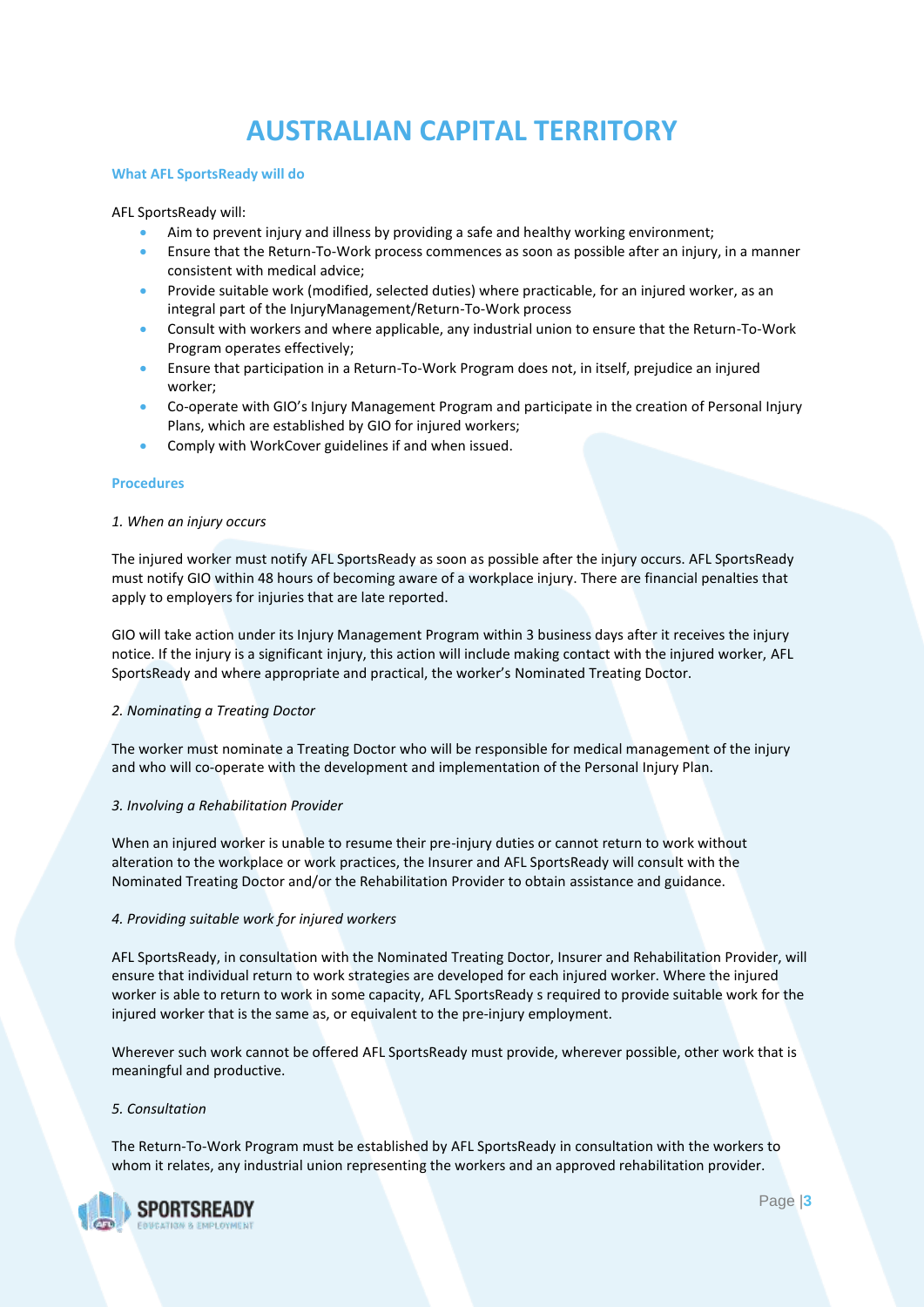# *6. Disputes*

AFL SportsReady will try to resolve disputes via the Grievance and Complaints Process and by consulting with the worker, insurer and, where applicable, the industrial union representing the worker.



Page |**4**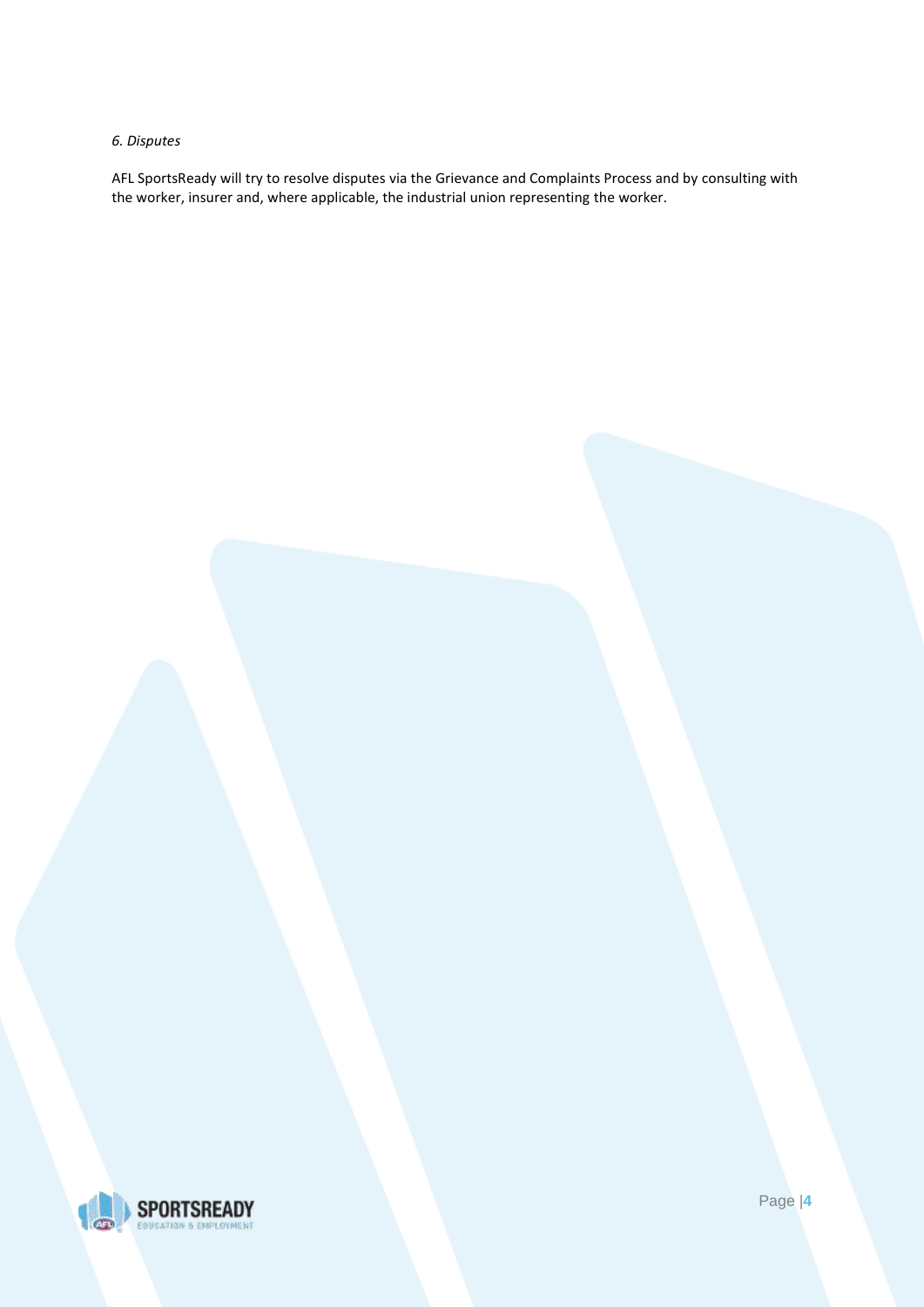# **NEW SOUTH WALES**

<span id="page-4-0"></span>AFL SportsReady is committed to the return to work of our injured workers and will:

- prevent injury and illness by providing a safe and healthy working environment
- participate in the development of an injury management plan and ensure that injury management commences as soon as possible after a worker is injured
- support the injured worker and ensure that early return to work is a normal expectation
- provide suitable duties for an injured worker as soon as possible
- ensure that our injured workers (and anyone representing them) are aware of their rights and responsibilities – including the right to choose their own doctor and approved workplace rehabilitation provider, and the responsibility to provide accurate information about the injury and its cause
- consult with our workers and, where applicable, unions to ensure that the return to work program operates as smoothly as possible
- maintain the confidentiality of injured worker records
- not dismiss a worker as a result of a work related injury within six months of becoming unfit for employment.

# **Procedures**

1. Notification of injuries

- Notify all injuries to the supervisor as soon as possible.
- Record all injuries in the Register of Injuries.
- Notify GIO of all injuries within 48 hours.

# 2. Recovery

- Ensure that the injured worker receives appropriate first aid and/or medical treatment as soon as possible.
- Consult with the doctor nominated by the injured worker and who is responsible for the medical management of the injury and assist in planning return to work.

# 3. Return to work

- Arrange a suitable person to explain the return to work process to the injured worker.
- Ensure that the injured worker is offered the assistance of a WorkCover approved workplace rehabilitation provider if it becomes evident that they are not likely to resume their pre-injury duties, or cannot do so without changes to the workplace or work practices.
- Nominated WorkCover approved workplace rehabilitation providers can be found by searching: <https://www.sira.nsw.gov.au/information-search/rehab-provider>
- Arrange for the worker's early return to work (subject to medical and rehabilitation provider advice).

# 4. Suitable duties

- Develop an individual return to work plan when the worker according to medical advice, is capable of returning to work.
- Provide suitable duties that are consistent with medical advice and that are meaningful, productive and appropriate for the injured worker's physical and psychological condition depending on the individual circumstances of the injured worker. Suitable duties may be:
	- o At the same worksite or a different worksite;
	- o At the same job with different hours or modified duties;
	- o A different job
	- o Full time or part time.

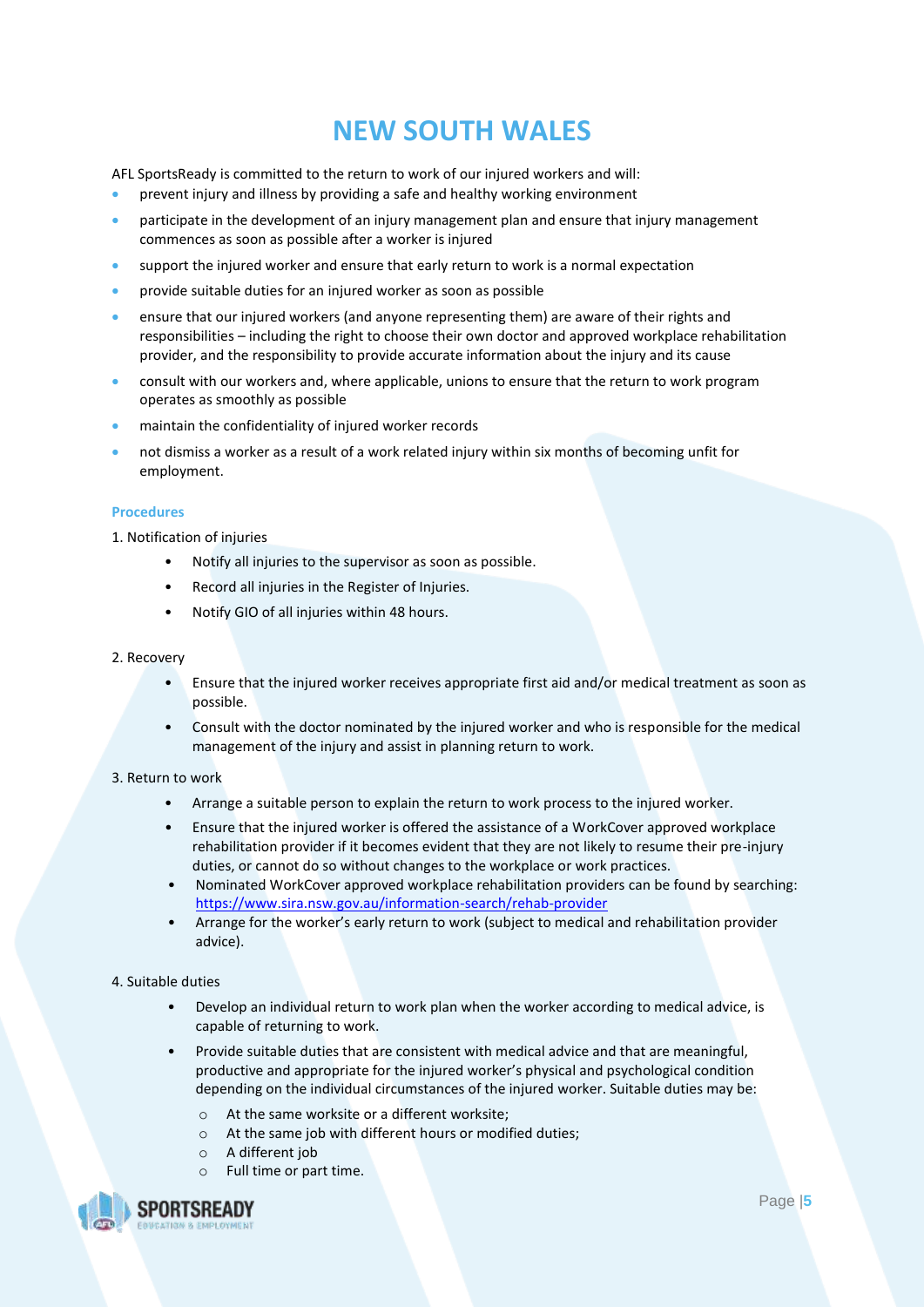- 5. Dispute resolution
	- AFL SportsReady will work together with the injured worker and (if applicable) their union representative to resolve any disagreements about the return to work program or suitable duties using the AFL SportsReady Grievance and Complaints process.
	- If disagreements cannot be resolved, involve other parties such as the worker's treating doctor, the agent/insurer, an approved workplace rehabilitation provider or an injury management consultant.

# **Contacts**

*Workplace contact for return to work program*

Andrew Craig, AFL SportsReady State Manager NSW 02 8333 3013

*Workers compensation agent/insurer*

GIO Insurance 13 10 10 [wcclaimsnsw@gio.com.au](mailto:wcclaimsnsw@gio.com.au) GIO - Agent for the NSW WorkCover Scheme, GPO Box 1464 Sydney NSW 2001 <https://www.gio.com.au/business-insurance/workers-compensation/claims-nsw.html> **WorkCover Claims Assistance Service** on **13 10 50**

**Workers Compensation Commission** for resolution of disputes **www.wcc.nsw.gov.au**

# **Information for workers**

**You have the right to:**

- nominate your own treating doctor who will be involved in your injury management plan
- choose your own approved workplace rehabilitation provider if necessary
- be actively involved in the planning of your return to work.

# **You must:**

- take care to prevent work injuries to yourself and others
- notify AFL SportsReady of an injury as soon as possible
- comply with your injury management plan
- provide accurate information about any aspect of your claim
- notify the agent/insurer if you get a job or if you earn extra income from your job while you are receiving weekly benefits
- attend medical and rehabilitation assessments
- cooperate in workplace changes that will assist other injured workers.

*If you do not comply with your injury management plan, the agent/insurer may suspend your benefits.*

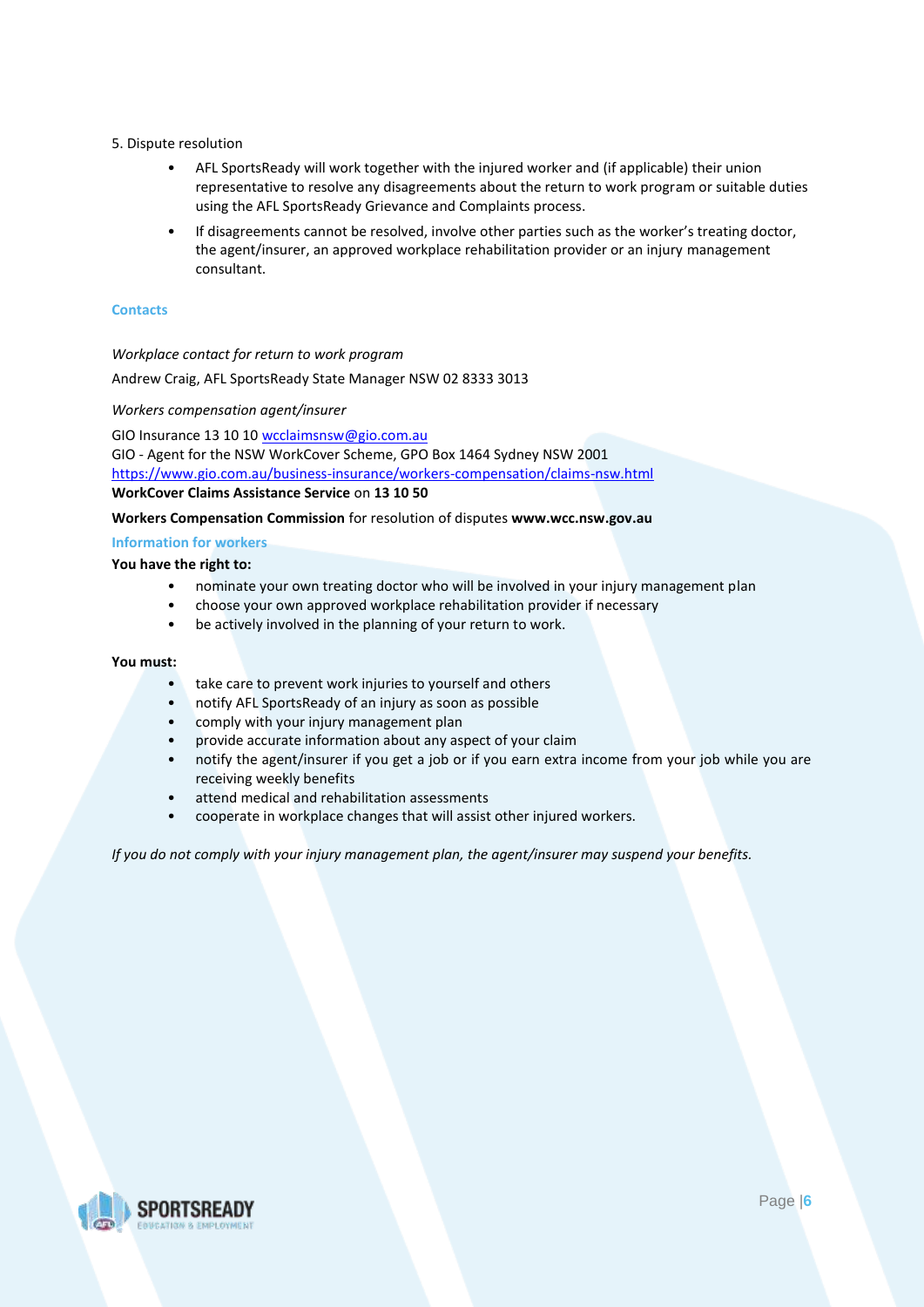# **NORTHERN TERRITORY**

<span id="page-6-0"></span>AFL SportsReady will give a proposal in writing for a Return to Work Plan within 7 days after AFL SportsReady becomes aware that the worker's total or partial incapacity is likely to exceed 28 days.

Providing suitable duties will help the injured worker recover at work while reducing disruption to their life and disruption to the business. A Return to Work Plan must aim to ensure the worker can return to work as soon as practicable.

A Return to Work Plan must:

- be developed in consultation with the injured worker and the treating medical practitioner (and vocational rehabilitation provider if appointed)
- be tailored, outcome-based and set out the steps to achieve return to work
- be available to an injured worker with a work capacity
- recognise the existing skills, experience and capabilities of the injured worker to allow suitable employment to be found
- if necessary, utilise retraining when it is not possible for the employee to return to pre-injury duties.
- consider the use of host employers as part of the alternative employer incentive scheme developed by the NT Work Health Authority.

AFL SportsReady will engage in the following when preparing a Return to Work Plan:

# **Gathering information**

We will consider the worker's worker's pre-injury job duties and the injured workers current statement of fitness for work. We will compare the pre-injury duties physical requirements with any medical restrictions listed on the statement of fitness for work.

# **Identify if any pre-injury duties that can be achieved on a return to work plan**.

If the worker's medical restrictions do not allow for any pre-injury duties to be performed, then consult with other work areas within your business to find suitable duties to allow for the injured worker to safely return to the workplace as soon as practicable.

Return to Work Plans are unique to the individual injured worker and vary on the injured worker concerned and the nature of their injury. Studies have shown that staged Return to Work Plans, developed with the input of the injured worker are most successful.

A Return to Work Plan should start when the injured worker has any capacity to work. A good Return to Work Plan should clearly outline the different 'stages' the injured worker will go through until the injured worker is ready (and declared fit by their treating medical practitioner) to return to their full time pre-injury work, including hours.

# **Determine the return to work goal**

The Return to Work Plan goal should be decided in consultation with AFL SportsReady, the injured worker and the treating medical practitioner. In the majority of cases, the goal would be for the injured worker to safely return to their pre-injury job as soon as practicable.

Consultation with the injured worker and their treating medical practitioner will be required in determining the date expected to achieve the Return to Work Plan goal.

# **Document the plan**

The Return to Work Plan should be considered a draft in the first instance and given to the injured worker and their treating medical practitioner to review. Any changes to the plan should be made if possible. Once the

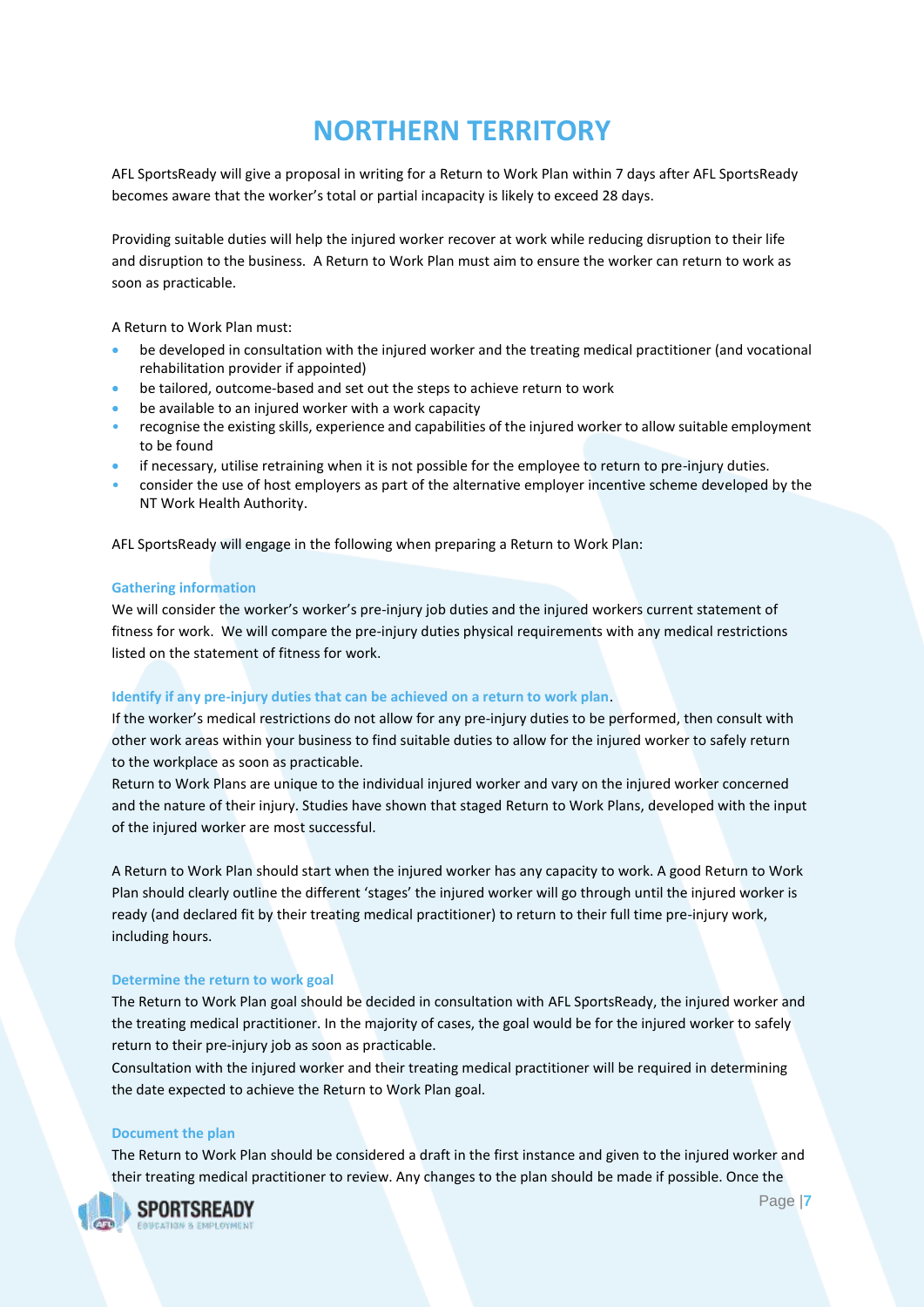Return to Work Plan is complete, it should be signed by AFL SportsReady, the injured worker and the treating medical practitioner.

# **Implement the plan**

A Return to Work Plan should start when the injured worker has any capacity to work as provided on the statement of fitness for work and the plan has been agreed by the parties.

# **Monitor the plan**

AFL SportSReady will keep in touch with the worker and their supervisor and will check in each week to ensure the plan is followed and any concerns are discussed. AFL SportsReady, the worker and if relevant the Host Employer must be flexible to any changes that need to be made and update the Return to Work Plan to reflect the changes.

# **Review the plan**

Generally the plan would be reviewed at intervals agreed with the injured worker and their treating medical practitioner. The review date may be proposed in conjunction with the updated statement of fitness for work –progress certificate, which would be at least every 28 days.

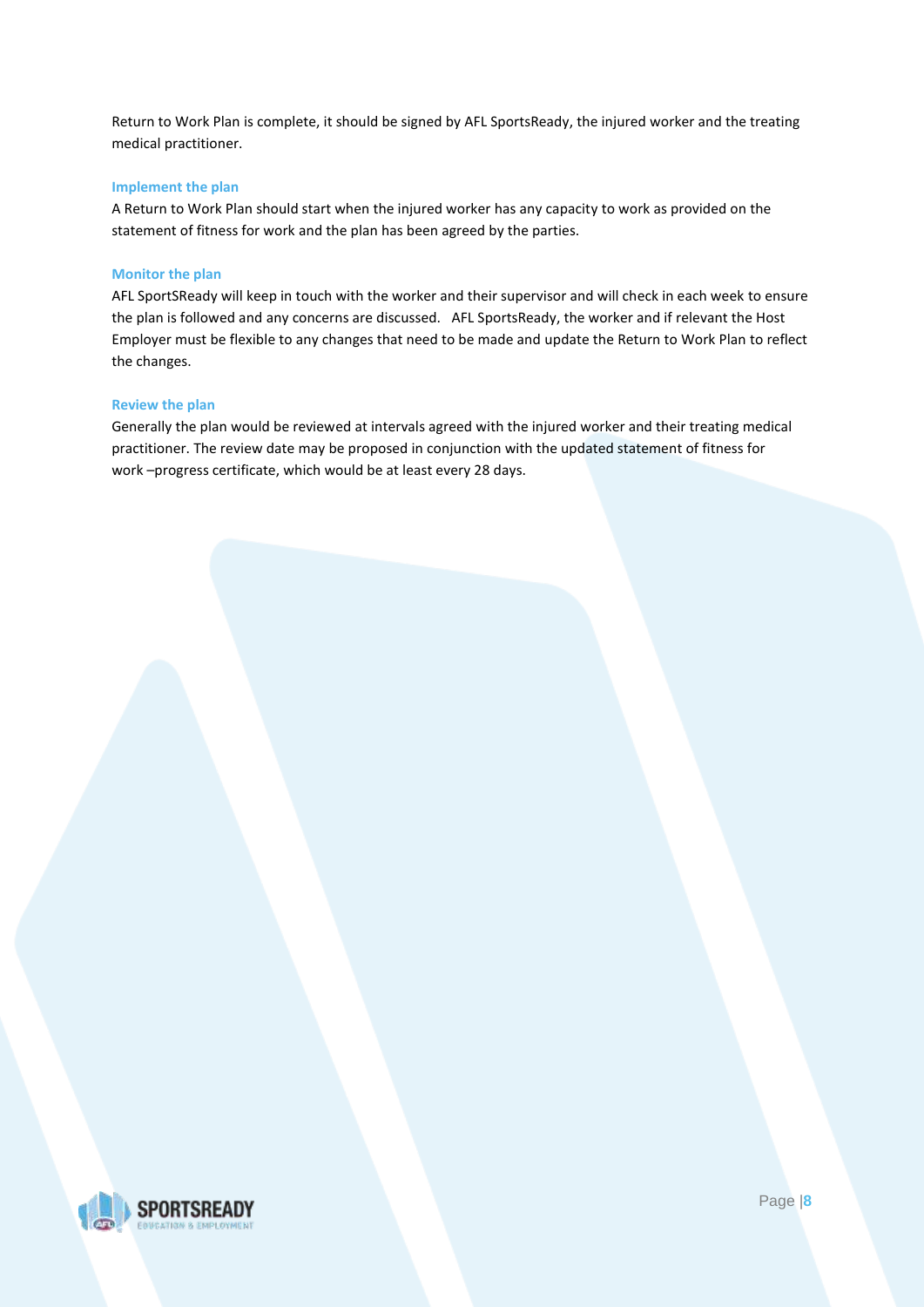# **QUEENSLAND**

<span id="page-8-0"></span>AFL SportsReady recognises that helping workers to stay at work or make an early and safe return after an injury minimises the impact of injury on them and their families.

We support our injured workers by having a system of workplace rehabilitation and providing suitable duties for them while they are recovering.

We expect that all injured workers will return to work on suitable duties as soon as it is medically safe to do so.

We have appointed a Rehabilitation and return to work coordinator (RRTWC) to manage workplace rehabilitation for our injured workers.

As part of our system of workplace rehabilitation we are committed to:

- providing a safe and healthy work environment
- encouraging the early reporting of injuries
- making suitable duties available to injured workers as soon as possible after an injury occurs
- consulting with injured workers to develop their suitable duties program
- respecting the confidentiality of our worker's medical and rehabilitation information
- reviewing our workplace rehabilitation policy and procedures at least every three years

# **The role of the injured worker**

If you are injured at work you should:

- seek first aid or medical treatment
- notify your supervisor that you have had an injury and complete an incident report
- tell your doctor that other (suitable) duties may be available at your workplace even if you aren't able to do your normal role
- ask your doctor for a workers' compensation medical certificate you need this to make a claim
- give a copy of the workers' compensation medical certificate to your RRTWC and to WorkCover keep a copy for your own records.
- You can lodge an application for compensation by:
	- o calling WorkCover Qld on 1300 362 128 or
	- o faxing your completed application form to 1300 651 387 or
	- o by applying online at www.workcoverqld.com.au.
- **It's your responsibility to:**
	- o attend medical appointments that are organised by WorkCover
	- o attend medical and other treatment appointments, where possible outside normal work hours
	- o participate in the development of your suitable duties program
	- o provide your employer with a copy your medical certificates
	- o keep your RRTWC and your supervisor informed of your progress

# • **You have the right to:**

- o workers' compensation for work-related injuries accepted by WorkCover
- o choose your own doctor
- o authorise your RRTWC to contact your doctor for advice about your return to work
- o the safe keeping of your personal information
- o be provided with suitable duties, where possible, to assist your return to work
- o be involved in developing a suitable duties plan
- o union representation (if wanted)
- $\circ$  ask for a Q-COMP review of insurer decisions that you disagree with (reviewable decisions are listed under s540 of the Act)

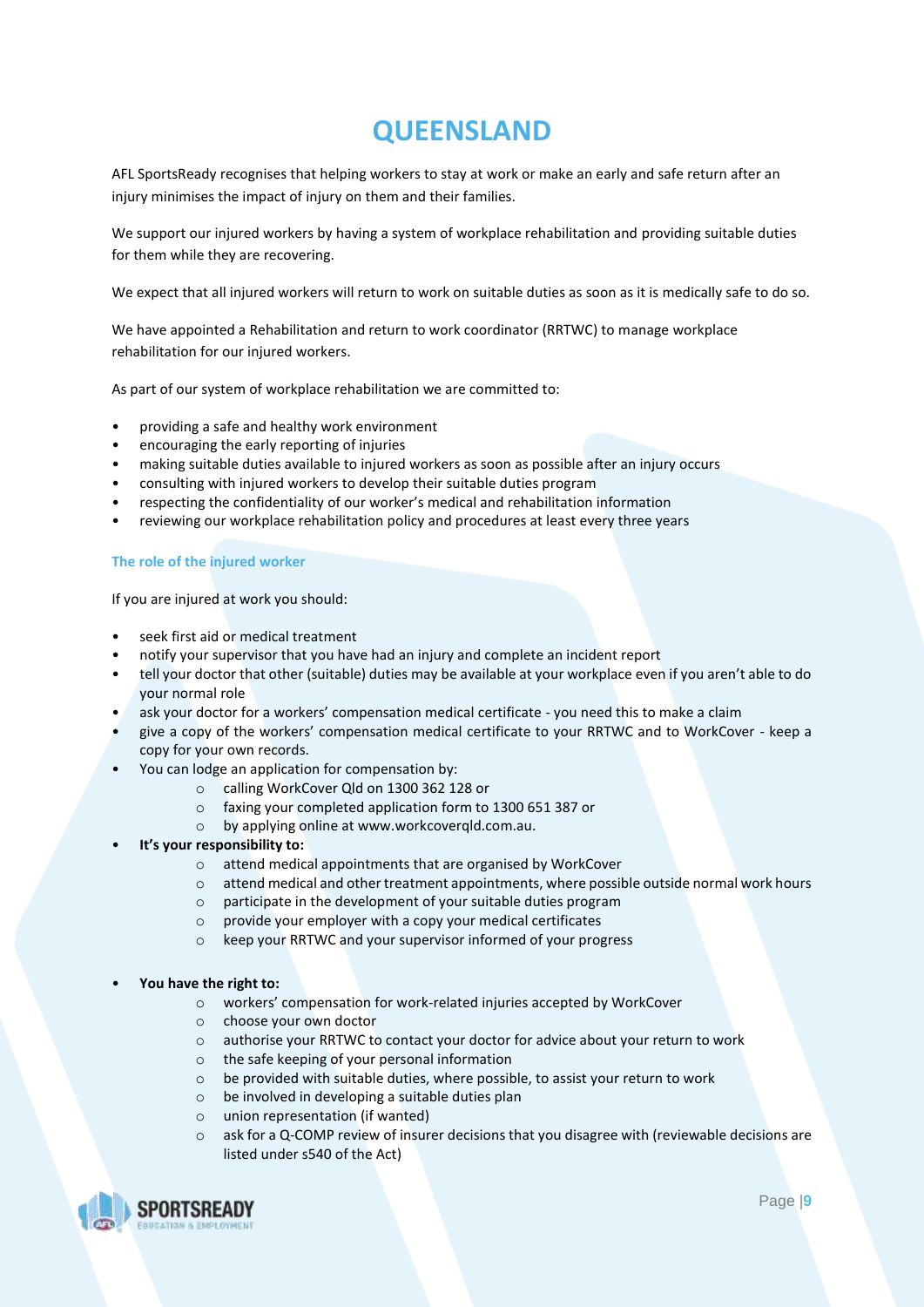o have access to an impartial grievance mechanism (check with your RRTWC and WorkCover first as they may be able to help out).

# **Grievance procedure**

- If you are unhappy with a decision made at the workplace regarding your rehabilitation, you can raise the matter with your RRTWC. If the matter is unresolved you can ask your manager to review the decision. If you remain unhappy with the decision following internal review you can request that your WorkCover case manager becomes involved to resolve the dispute.
- If either you or your employer are unhappy with a decision made by WorkCover, the decision may be reviewable with Q-COMP.
- Strict time frames apply.

# **The role of the Rehabilitation and Return to Work Coordinator (RRTWC)**

- When an injury occurs at work, your RRTWC's role is to:
	- help you complete an application for workers' compensation (if required)
	- ask you to sign an authorisation form that gives them permission to contact your doctor for guidance on your return to work
	- develop a suitable duties plan
	- remain in regular contact with you and WorkCover throughout the rehabilitation process
	- continue to monitor and upgrade your suitable duties program
	- keep your supervisor up to date with your progress
	- keep the details of your rehabilitation fi le confidential
	- ask for your feedback on the rehabilitation process once your claim has ended.
	- Your RRTWC will also educate all workers and management about workplace rehabilitation policy and
	- procedures and ensure that this document is available for all staff.

# The role of management

When an injury occurs at work, managers and supervisors can:

- o help the rehabilitation and return to work coordinator to identify suitable duties
- o adjust rosters and workflows where possible to make sure you can participate in suitable duties
- o monitor your progress while you are on suitable duties
- o offer support and encouragement
- o explain the purpose of suitable duties to co-workers and discuss how they can support your return to work.

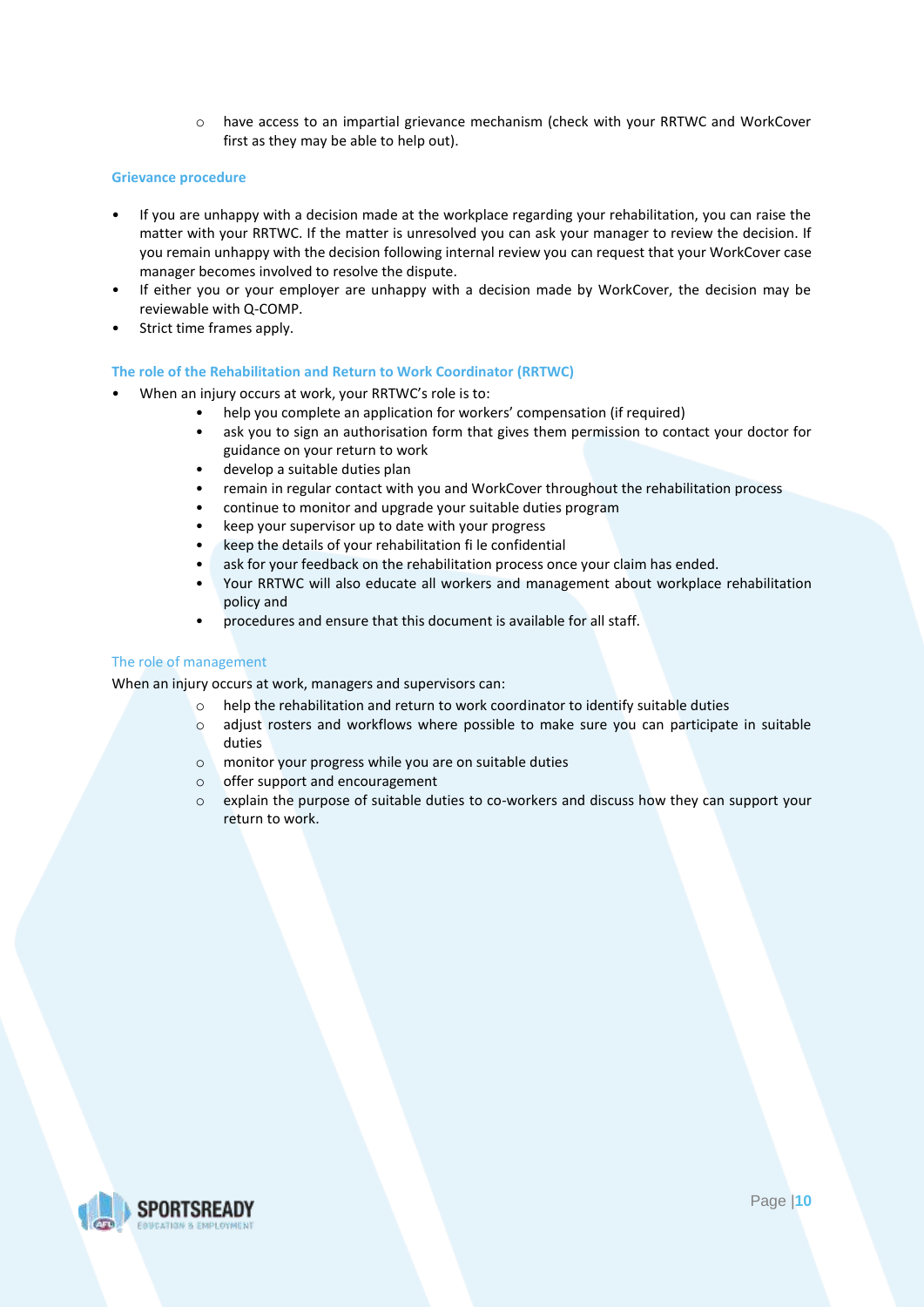# **SOUTH AUSTRALIA**

# <span id="page-10-0"></span>**1. Purpose**

AFL SportsReady is committed to helping workers recovering from a work injury to remain at or return to work. This procedure describes the process to support our workers and manage recovery/return to work.

# **2. Related documents**

- 2.1 *Return to Work Act 2014* ('the Act')
- 2.2 *Return to Work Regulations 2015* ('the Regulations')
- 2.3 Work Health Safety and Return to Work Policy
- 2.4 Grievance and/or Dispute Resolution Procedure, Equal Opportunity Policy etc.

# **3. Recovery and return to work**

**3.1 Reporting of injury**

A worker should report the injury to their supervisor, and (if a trainee or apprentice), their Field Officer as soon as practicable, within 24 hours.

The worker must complete an Incident Report form as soon as possible.

The supervisor will immediately advise the return to work coordinator (coordinator) of the injury.

**3.2 Claim Form** 

The worker will be provided with a workers compensation claim form.

**3.3 Medical treatment**

First aid will be provided onsite, if appropriate and available.

If immediate offsite treatment is needed, the worker should be accompanied to the medical clinic/hospital. At the appointment, support, return to work and suitable duties can be discussed with the doctor if permission is given by the worker.

If the worker is admitted to hospital, SafeWork SA must be informed.

**3.4 Claim lodgment**

The Field Officer will help the worker lodge a claim.

**3.5 Identify suitable duties**

The coordinator or Field Officer will contact the treating doctor to clarify if capacity for work is unclear. The coordinator or Field Officer will meet with the worker and supervisor to identify and agree on suitable duties.

The Field Officer and coordinator will document the suitable duties and may prepare a recovery/return to work plan.

# **3.6 Implementing return to work**

The coordinator will:

- Provide clear, accurate and current information on return to work arrangements
- Engage interpreting and translating services, if needed
- Ensure any necessary training is provided before undertaking modified/alternate suitable duties.
- **3.7 Monitor progress**

The coordinator and Field Officer will review progress:

- When a new Work Capacity Certificate is received
- At significant milestones
- When the worker provides new information that impacts on their ability to fulfil their role. Progress can be reviewed by:

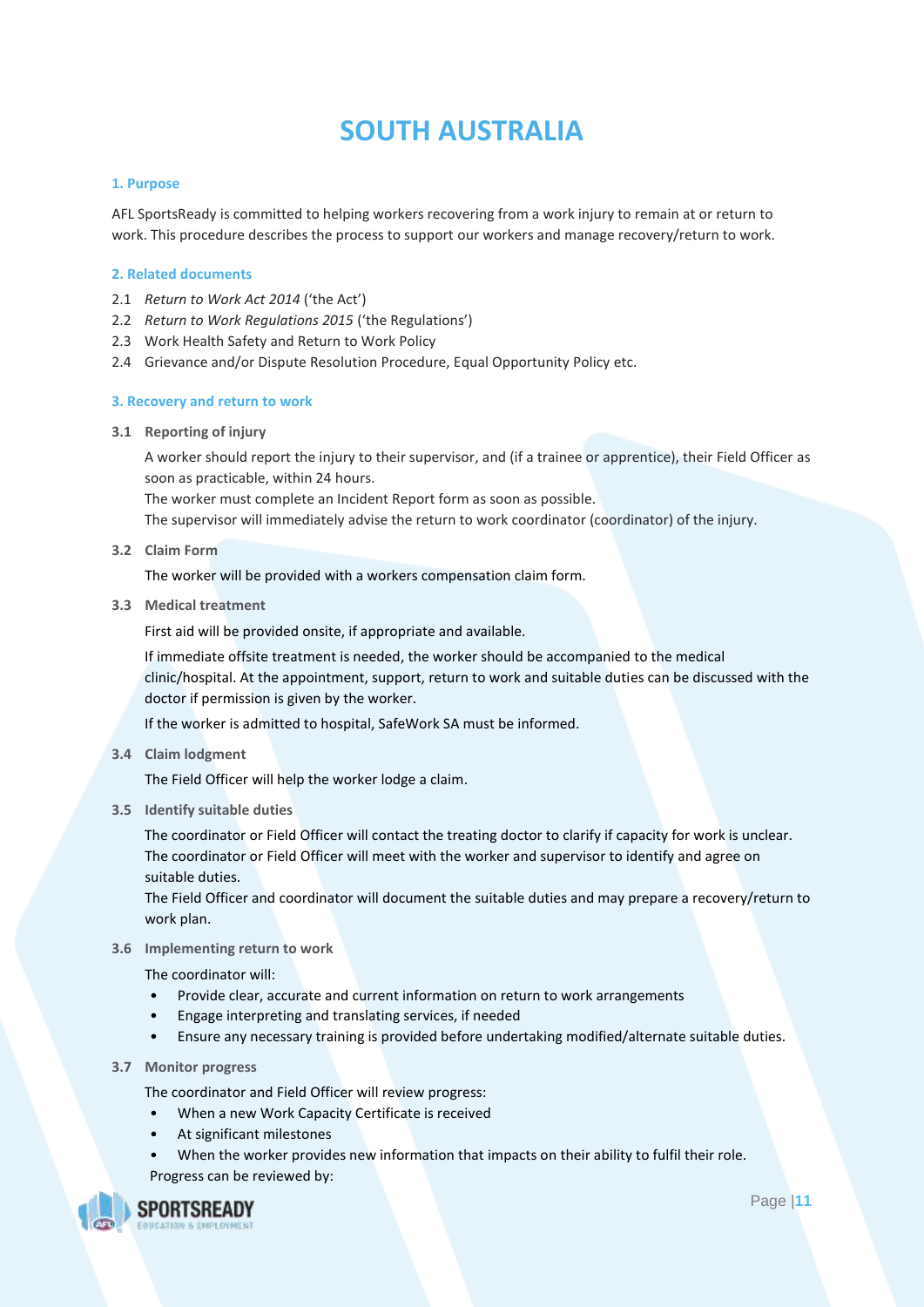- Visiting and/or meeting the worker and supervisor/team leader in the workplace
- Convening or attending case conferences
- Staying in touch with the case manager, treating doctor and other medical providers.

Duties and/or hours of work will be adjusted if practicable to respond to any change in capacity for work.

- **3.8 Reports on return to work (refer to section 52 of the Act)**
	- The coordinator will advise the claims agent in writing when a worker in receipt of income support:
	- Returns to work after being totally incapacitated
	- When there is a change in earnings for a worker who is partially incapacitated
	- When there is a change in the type of work being performed.
- **3.9 Unable to return to pre-injury duties**

If it is proposed the worker cannot return to pre-injury duties:

- Every effort will be made to identify and offer suitable duties
- Suitable duties are supplied to aid recovery and promote return to pre-injury work
- Undertaking suitable duties will be monitored/reviewed through the recovery/return to work plan.

If it is evident that the worker cannot return to normal duties in the foreseeable future:

- The recovery/return to work plan goal will change to 'different employment, pre-injury employer'
- Every effort will be made to identify and offer suitable employment, including:
	- ‒ Considering the worker's circumstances (work capacity, previous employment, age, education, skills, work experience and place of residence) and match them to roles that exist in the business
	- ‒ Obtaining additional information if needed to assist, such as a functional capacity evaluation, worksite assessment and/or vocational assessment services
- ‒ Providing training and/or modifications to the workplace if required/recommended. The coordinator will:
- Discuss the need for any such return to work services with the claims agent
- Ensure any necessary training is provided before commencing any new suitable duties or employment.

# **3.10 Unable to identify suitable employment**

If suitable employment cannot be identified the claims agent MUST be notified in writing. The claims agent will consider the evidence as a result of the above activity, and;

- Decide if any other return to work services/assessments may be required
- Review the recovery/return to work goal together with the worker and employer.

A review may also occur due to section 25(10) of the Act to consider whether new or other employment options for the worker need to be taken into account to assist a return to suitable employment. If the worker believes the employer is not complying with the Act requirements for their retention, employment or re-employment, they may request ReturnToWorkSA to investigate (section 15(2) of the Act).

# **4. Other matters**

**4.1 Resolving grievances**

Any issue regarded as unfair or against the intent of a successful recovery/return to work can be raised. Please refer to AFL SportsReady's Grievance and Complaints Policy. The Ombudsman may also consider issues, refer to [http://www.ombudsman.sa.gov.au/return-to-work/.](http://www.ombudsman.sa.gov.au/return-to-work/)

# **4.2 Confidentiality**

Information obtained during recovery/return to work will be treated with sensitivity and confidentiality.

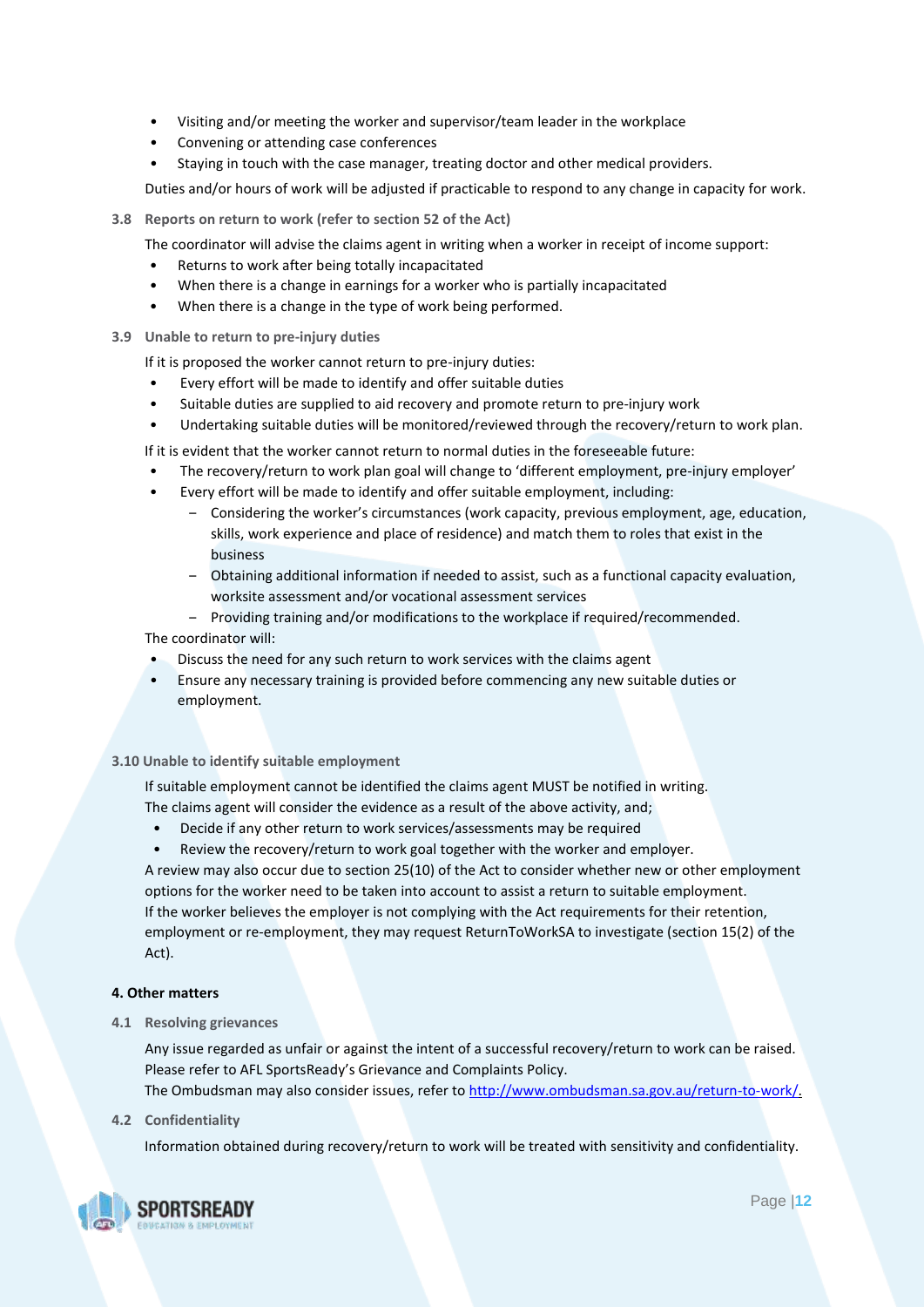The worker will be requested to sign a Medical Authority to permit the coordinator to contact the worker's treating medical providers.

AFL SportsReady will ensure that all personal and medical information relating to the worker is protected against loss and unauthorised access, use, modification or disclosure and against other misuse.

**4.3 Case notes and records**

The coordinator will keep secured, accurate and objective case notes for each worker's return to work. Hard copy records will be kept in locked storage, or electronically, to only be accessible by the coordinator.

**4.4 Information and training**

All workers and supervisors/managers will be trained in this procedure. Induction programs for new workers will include recovery and return to work information. The coordinator's details are:

**Name: Cassandra Boland Phone: 1300 133 222 Email:** [Cassandra.boland@aflsportsready.com.au](mailto:Cassandra.boland@aflsportsready.com.au) **Postal Address: AFL SPORTSREADY PO BOX 305 ABBOTSFORD VIC 3067**

#### **5. Responsibilities**

- **5.1 Employer**
	- Inform managers/supervisors and workers of their roles in the recovery and return to work process via training sessions.
	- Report a work injury to the claims agent as soon as possible; the agent will advise if a claim form needs to be completed and if a mobile case manager will be assigned
	- Participate and cooperate in the development of a recovery/return to work plan
	- Comply with any obligations set out in a recovery/return to work plan
	- Arrange suitable duties that can be performed safely whilst recovering from an injury
	- Provide suitable employment when the worker can return to work but cannot perform pre-injury work
	- Support the return to work coordinator to perform their functions
	- Appoint contacts at each worksite to assist the coordinator to perform their functions.
- **5.2 Worker with a work injury**
	- Notify the employer of a work injury as soon as possible (within 24 hours if you can)
	- Make a claim as soon as possible
	- Actively participate in activities designed to support your recovery and return to work
	- Participate and cooperate in developing a return to work plan
	- Comply with any obligations set out in your return to work plan
	- Provide current Work Capacity Certificates
	- Return to suitable employment when able to do so.

# **5.3 Return to work coordinator**

The coordinator performs the following functions (section 26(4) of the Act):

- Assist injured workers to remain at work, or return to work as soon as possible, after injury
- Assist prepare and implement recovery/return to work plans
- Liaise with anyone involved in the return to work, or the provision, of medical services to the worker
- Monitor the progress of the worker's capacity to return to work
- Take steps to prevent the occurrence of re-injury.
- **5.4 Managers and supervisors**
	- Make regular contact with the worker to ensure that there are no issues or concerns
	- Meet with the worker and coordinator to review the worker's progress at agreed intervals

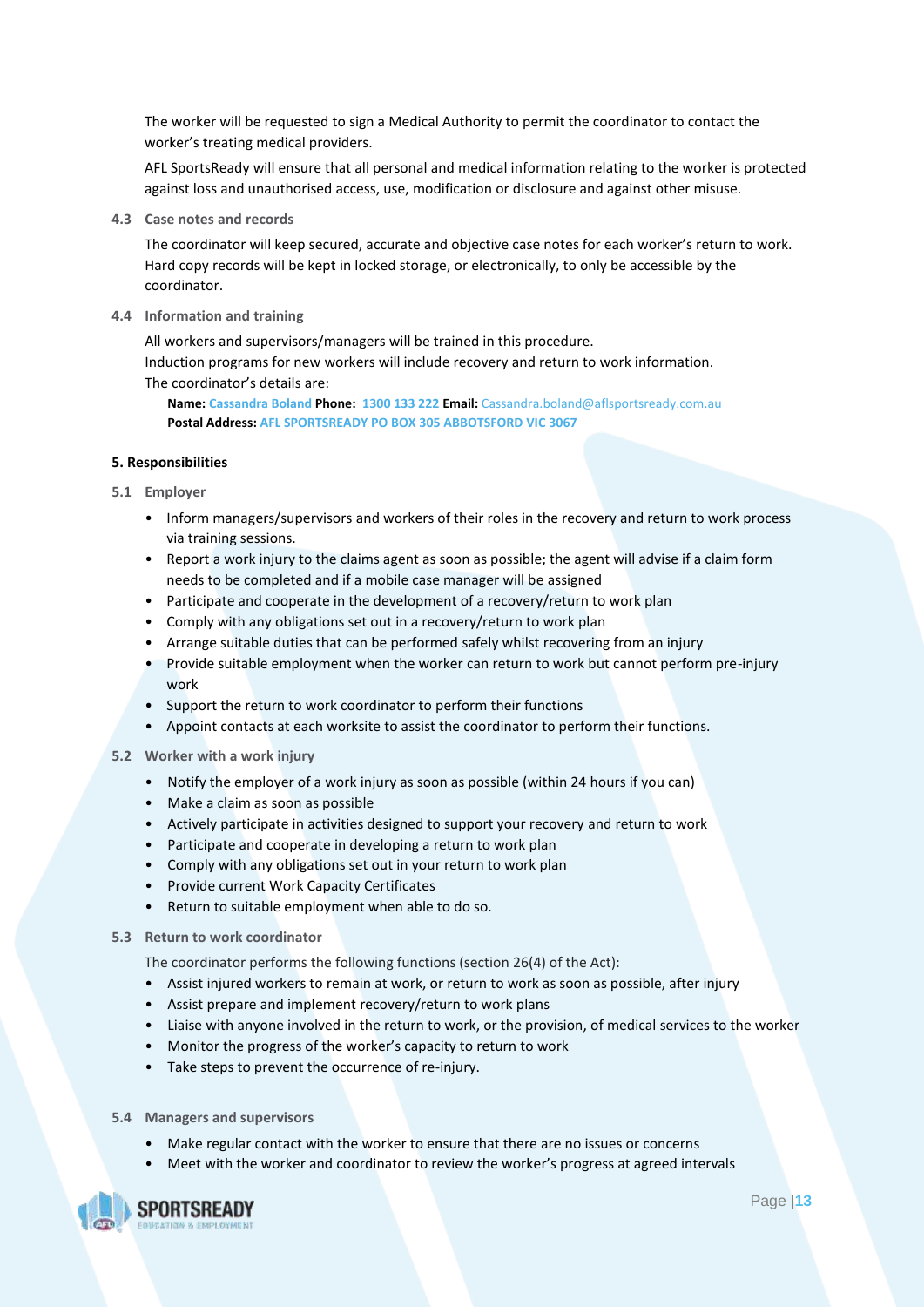- Advise the coordinator about any changes, issues or concerns immediately
- Assist identify suitable duties to promote recovery and stay at and/or return to work
- Ensure the worker does not work outside the capacity identified on the Work Capacity Certificate
- Support and offer assistance as required.

# **6. Review of procedure**

This procedure will be reviewed annually.

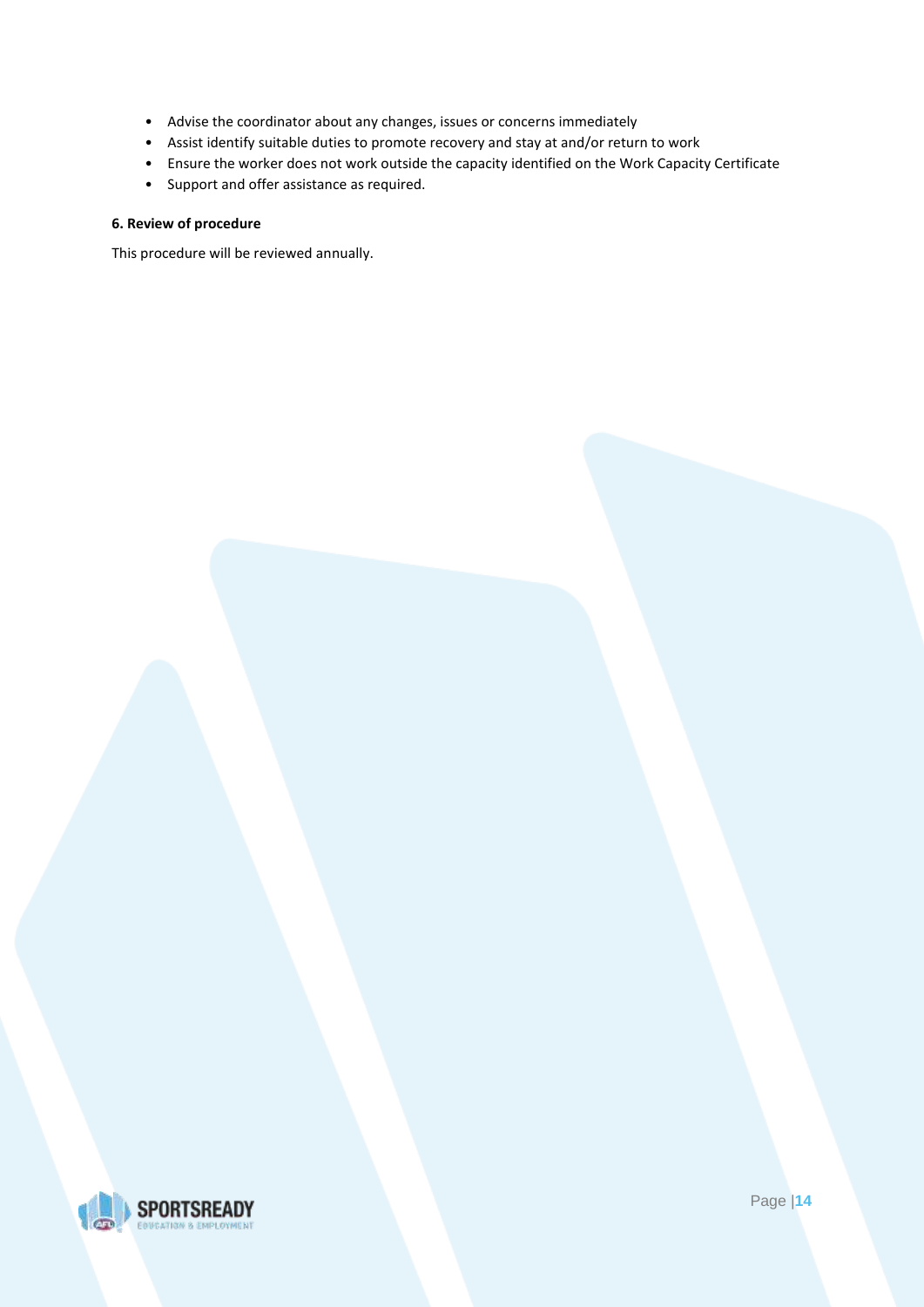# **TASMANIA**

#### <span id="page-14-0"></span>Return to Work Plans and Injury Management Plans

Where a worker suffers a significant injury the injury management coordinator assigned to the worker must ensure that there is a plan for managing the worker's treatment, rehabilitation and return to work. There are two types of plan for managing a significant workplace injury: *return to work plans* and *injury management plans*. The type of plan used depends on the time the worker is (or is likely to be) incapacitated for work.

#### Return to work plans

A return to work plan is a simple plan for coordinating and managing the treatment, rehabilitation and return to work of an injured worker. It may simply be based upon the information provided in the initial medical certificate accompanying the worker's claim, such as time off work, medical restrictions and alternative duties.

A return to work plan is required where a worker is likely to be totally or partially incapacitated for work for a period of more than 5 working days but less than 28 days. The return to work plan must be prepared before the expiration of 5 days after the worker becomes incapacitated for more than 5 working days, that is, 10 days after the worker becomes incapacitated.

# Injury management plans

An injury management plan is a comprehensive plan for co-ordinating and managing the treatment, rehabilitation and return to work of an injured worker. It is more complex than a return to work plan. An injury management plan is required where a worker is likely to be totally or partially incapacitated for work for 28 days or more. The injury management plan must be prepared before the expiration of 5 days after the worker becomes incapacitated for more than 28 days, that is, 33 days after the worker becomes incapacitated.

# Preparation of plans

To ensure that the injury management process starts as soon as possible following an injury, return to work plans and injury management plans are to be prepared regardless of whether AFL SportsReady has accepted or disputed liability for a worker's claim.

The following parties must be consulted in preparing a return to work plan or injury management plan:

- the worker
- AFL SportsReady
- The Host Employer (if the worker is a trainee or apprentice)
- the primary treating medical practitioner
- the insurer
- the injury management coordinator
- the workplace rehabilitation provider (if there is one, which may not be the case for an injury likely to result in less than 28 days of incapacity).

Both AFL SportsReady, the Host Employer and the worker must give their consent to a return to work plan or injury management plan for it to become effective. If one or all of them refuses to consent to the plan, the injury management coordinator can notify the Workers Rehabilitation and Compensation Tribunal.

#### Review of plans

The injury management coordinator must ensure that return to work plans and injury management plans are regularly reviewed in consultation with the same parties that were consulted in preparing the plan (see above).

#### Complying with plans

Once a return to work plan or injury management plan is effective (that is, once it has been consented to by the worker and the employer), the worker and AFL SportsReady and the Host Employer must take all

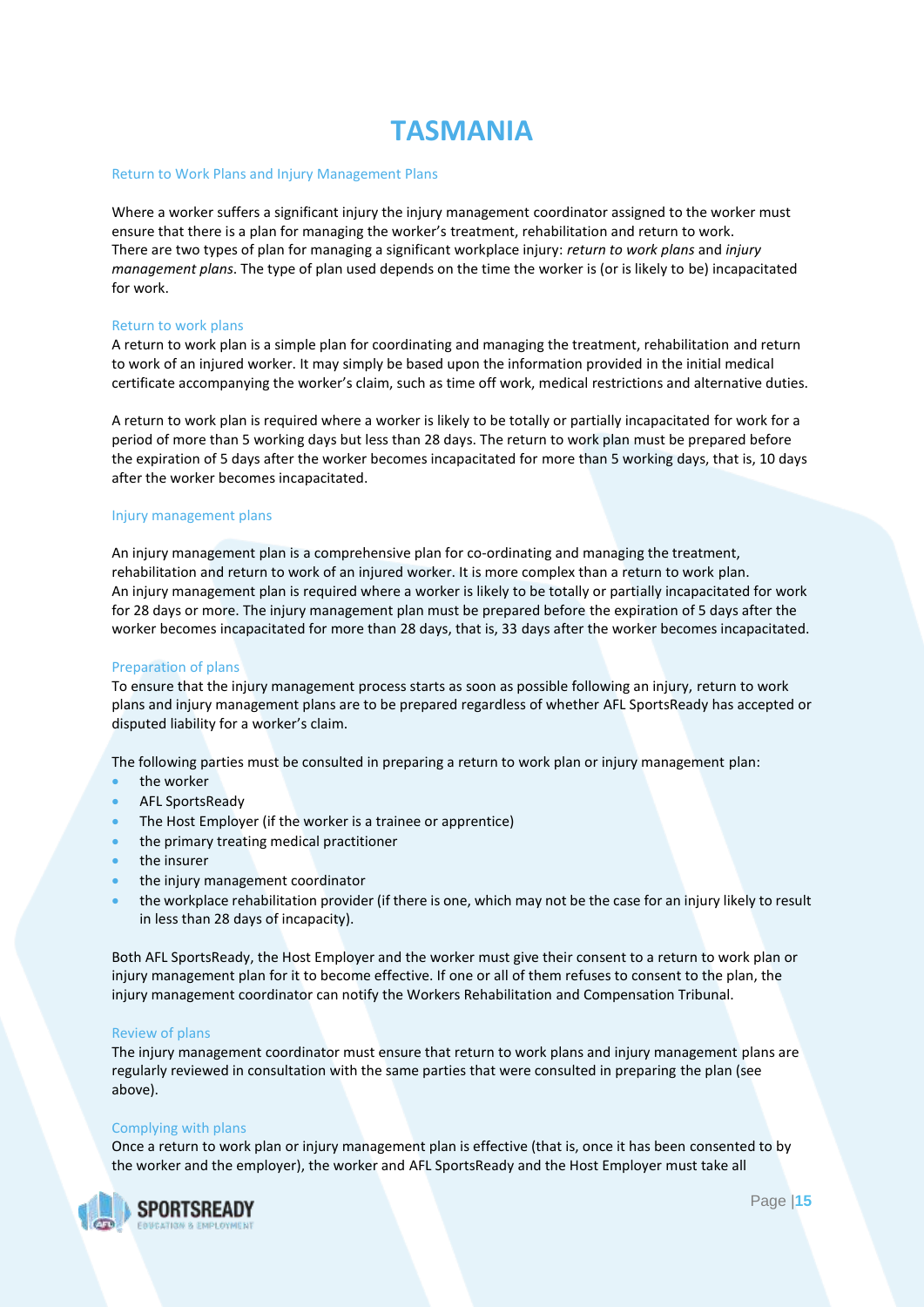reasonable steps to carry out what is in the plan. If they don't, the Tribunal can be notified. The Tribunal has powers to make various orders, including:

- an order requiring the worker to attend work in accordance with a return to work plan
- an order requiring an employer to provide suitable alternative duties
- an order varying a return to work plan or injury management plan.

When a worker becomes totally or partially incapacitated for work as a result of a workplace injury, AFL SportsReady will not simply terminate their employment due to their injury or incapacity. AFL SportsReady must keep the worker's job available for the worker to return to for 12 months following the worker becoming incapacitated

There are some circumstances where AFL SportsReady can terminate the worker's employment before 12 months:

- where there is medical evidence indicating that it is highly improbable that the worker will be able to do their pre-injury job; or
- where the worker's pre-injury job is no longer required.

If AFL SportsReady is going to terminate the worker's employment for one of the above reasons, they must notify both the worker and the insurer of the reasons why.

Even where AFL SportsReady has terminated the worker's employment, this does not necessarily mean that AFL SportsReady's obligations to the worker for injury management, rehabilitation and compensation cease.

# **Suitable alternative duties**

Where an injured worker cannot return to their pre-injury job following an injury, AFL SportsReady must provide suitable alternative duties.

There is an exception to the requirement to provide suitable alternative duties where it is unreasonable or impracticable for AFL SportsReady to do so. If AFL SportsReady is relying on this exception, it must provide the worker with written reasons as to why it is unreasonable or impracticable to provide suitable alternative duties.

# *Identifying "suitable alternative duties"*

Suitable alternative duties are duties that the worker is suited to taking into account:

- the nature of the worker's incapacity and pre-injury employment
- the worker's age, education, skills and work experience
- the worker's place of residence
- any suitable duties for which the worker has had rehabilitation training
- any other relevant circumstances.

Suitable alternative duties do not include duties which are:

- token in nature, or do not involve meaningful work related to the employer's trade or business; or
- demeaning given the worker's pre-injury employment, age, education, skills and work experience.

When considering whether alternative duties are suitable for an injured worker, it is a case of looking at the circumstances of both the worker and AFL Sportsready. For example, at many workplaces, requiring a worker to count paperclips may be considered a token and meaningless task, but at a business supplying stationery, it may be a meaningful duty. Requiring an injured worker to carry out photocopying and filing may be demeaning for a worker whose pre-injury employment was as a surgeon, but may be appropriate for a worker whose pre-injury employment included office duties.

# Consultation

AFL SportsReady must consult with the injured worker in deciding what alternative duties to give the worker. AFL SportsReady must also ensure that the duties:

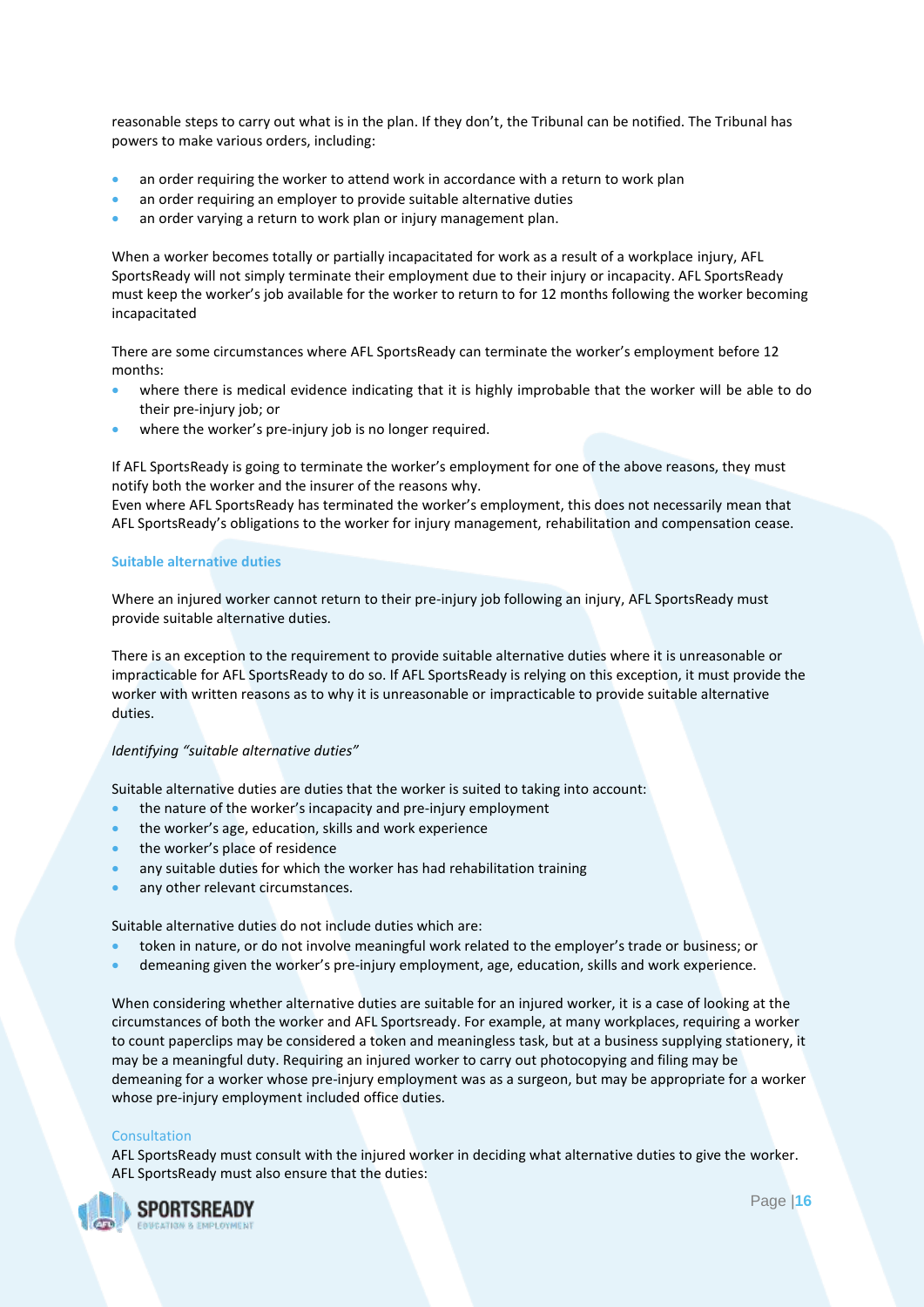- are appropriate taking account of any medical advice or restrictions on what the worker can do
- comply with the worker's return to work plan or injury management plan.

# **Disputes about injury management**

Any dispute regarding injury management should be addressed using AFL SportsReady's Grievance and Disputes Policy.

If the dispute is not resolved through this process, then any of the parties can notify the SA Workers Rehabilitation and Compensation Tribunal.

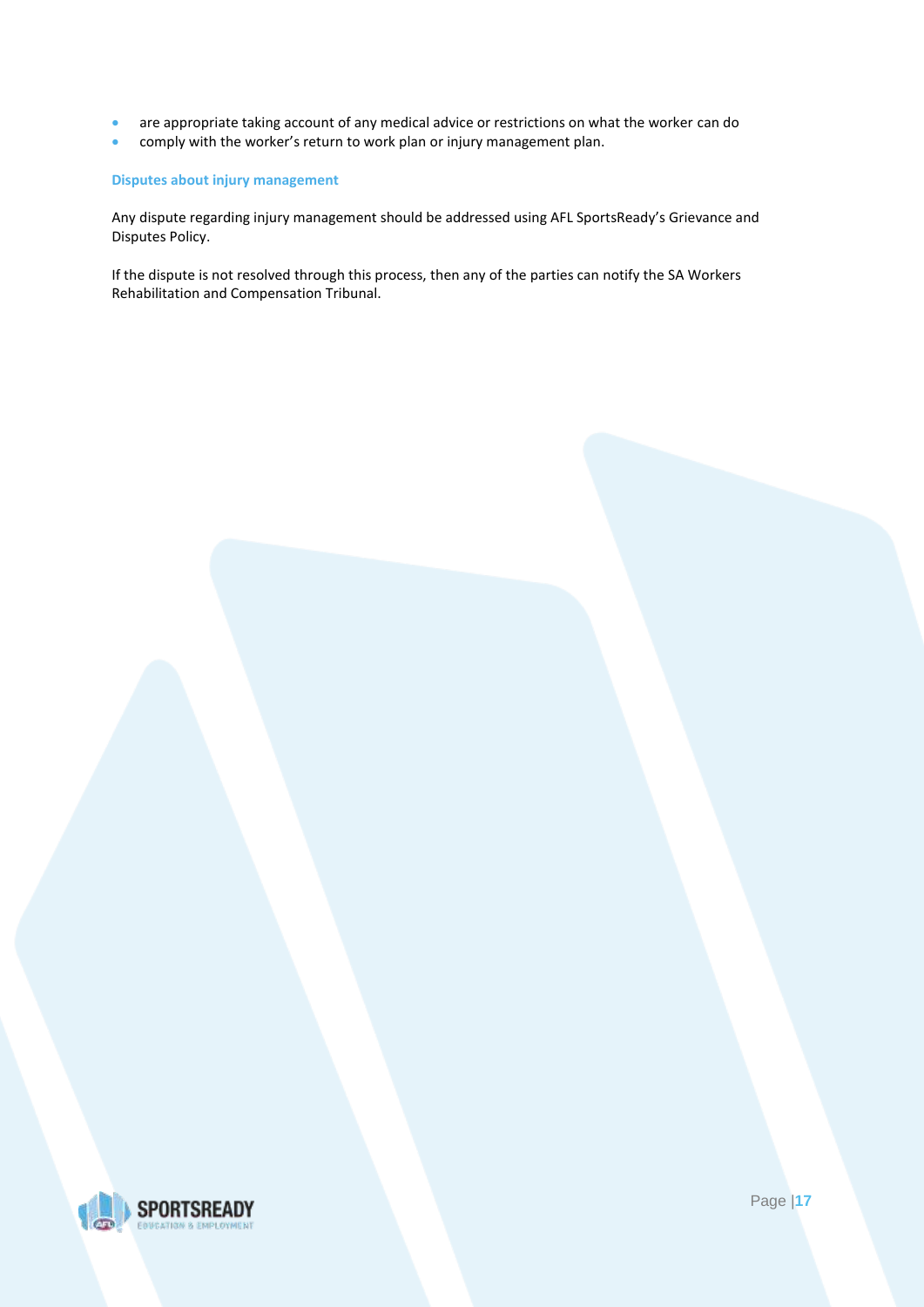# **VICTORIA**

# **Important Return to Work Information**

# <span id="page-17-0"></span>**AFL SportsReady's return to work obligations under Victorian Workers' Compensation legislation**

| AFL SportsReady's return to<br>work obligations           | How AFL SportsReady will meet its obligations                                                                                                                                                                                                                                                                                                                                                                                                                                                                                                  |
|-----------------------------------------------------------|------------------------------------------------------------------------------------------------------------------------------------------------------------------------------------------------------------------------------------------------------------------------------------------------------------------------------------------------------------------------------------------------------------------------------------------------------------------------------------------------------------------------------------------------|
| Make return to work<br>information available and          | AFL SportsReady will make return to work information available to its workers about:<br>(a) the obligations of AFL SportsReady under the legislation and how the employer is meeting the<br>obligations;                                                                                                                                                                                                                                                                                                                                       |
| consult about how the<br>information is made<br>available | (b) the rights and obligations of workers under the legislation and how workers can obtain further<br>information about their rights and obligations;<br>(c) the name and contact details of the authorised Agent selected by the employer;<br>(d) the name and contact details of the Return to Work Coordinator, if applicable; and<br>(e) the procedure for resolving return to work issues in the workplace -<br>by providing workers with this document after consulting with them about how the information will be<br>provided to them. |
|                                                           |                                                                                                                                                                                                                                                                                                                                                                                                                                                                                                                                                |
| Provide employment                                        | To the extent that it is reasonable to do so, AFL SportsReady will provide suitable employment to an<br>injured worker if they have a current work capacity and provide pre-injury employment to them if they no<br>longer have an incapacity for work.                                                                                                                                                                                                                                                                                        |
|                                                           | To the extent that it is reasonable to do so, AFL SportsReady will provide pre-injury or suitable<br>employment to an injured worker for a period of 52 weeks of the worker's incapacity. This will commence                                                                                                                                                                                                                                                                                                                                   |
|                                                           | from the date a Certificate of Capacity or a Worker's Injury Claim Form in which weekly payments are<br>claimed is received from the worker or from when the authorised Agent notifies us of receipt of same                                                                                                                                                                                                                                                                                                                                   |
|                                                           | (whichever is the earliest).                                                                                                                                                                                                                                                                                                                                                                                                                                                                                                                   |
| Plan return to work                                       | From the time that AFL SportsReady receives a Worker's Injury Claim Form in which weekly payments are<br>claimed or the initial Certificate of Capacity from the worker or the authorised Agent notifies us of receipt<br>of same (whichever is earlier), AFL SportsReady will, to the extent that it is reasonable to do so, commence<br>return to work planning for that injured worker.                                                                                                                                                     |
|                                                           | As part of that planning, AFL SportsReady will:                                                                                                                                                                                                                                                                                                                                                                                                                                                                                                |
|                                                           | obtain relevant information about the injured worker's capacity for work;<br>٠<br>consider reasonable workplace support, aids or modifications to assist the worker's return to<br>٠<br>work                                                                                                                                                                                                                                                                                                                                                   |
|                                                           | assess and propose options for suitable employment or pre-injury employment;<br>engage in consultation about the return to work of the worker; and                                                                                                                                                                                                                                                                                                                                                                                             |
|                                                           | provide the worker with clear, accurate and current details of their return to work arrangements;<br>and                                                                                                                                                                                                                                                                                                                                                                                                                                       |
|                                                           | monitor the worker's progress<br>as often as is necessary to enable the worker to return to work in employment which is consistent with the<br>worker's capacity for work.                                                                                                                                                                                                                                                                                                                                                                     |
|                                                           | AFL SportsReady will, to the extent that it is reasonable to do so, consult with the worker, the worker's<br>treating health practitioner (with the consent of the worker) and occupational rehabilitation provider (if                                                                                                                                                                                                                                                                                                                        |
| Consult about the return to<br>work of a worker           | one is involved) in relation to the injured worker's return to work.                                                                                                                                                                                                                                                                                                                                                                                                                                                                           |
|                                                           | AFL SportsReady will consult with the parties listed above by:                                                                                                                                                                                                                                                                                                                                                                                                                                                                                 |
|                                                           | sharing information about the worker's return to work<br>providing a reasonable opportunity for them to consider and express their views about the                                                                                                                                                                                                                                                                                                                                                                                             |
|                                                           | worker's return to work, and<br>taking those views into account.                                                                                                                                                                                                                                                                                                                                                                                                                                                                               |
|                                                           | Page 18                                                                                                                                                                                                                                                                                                                                                                                                                                                                                                                                        |

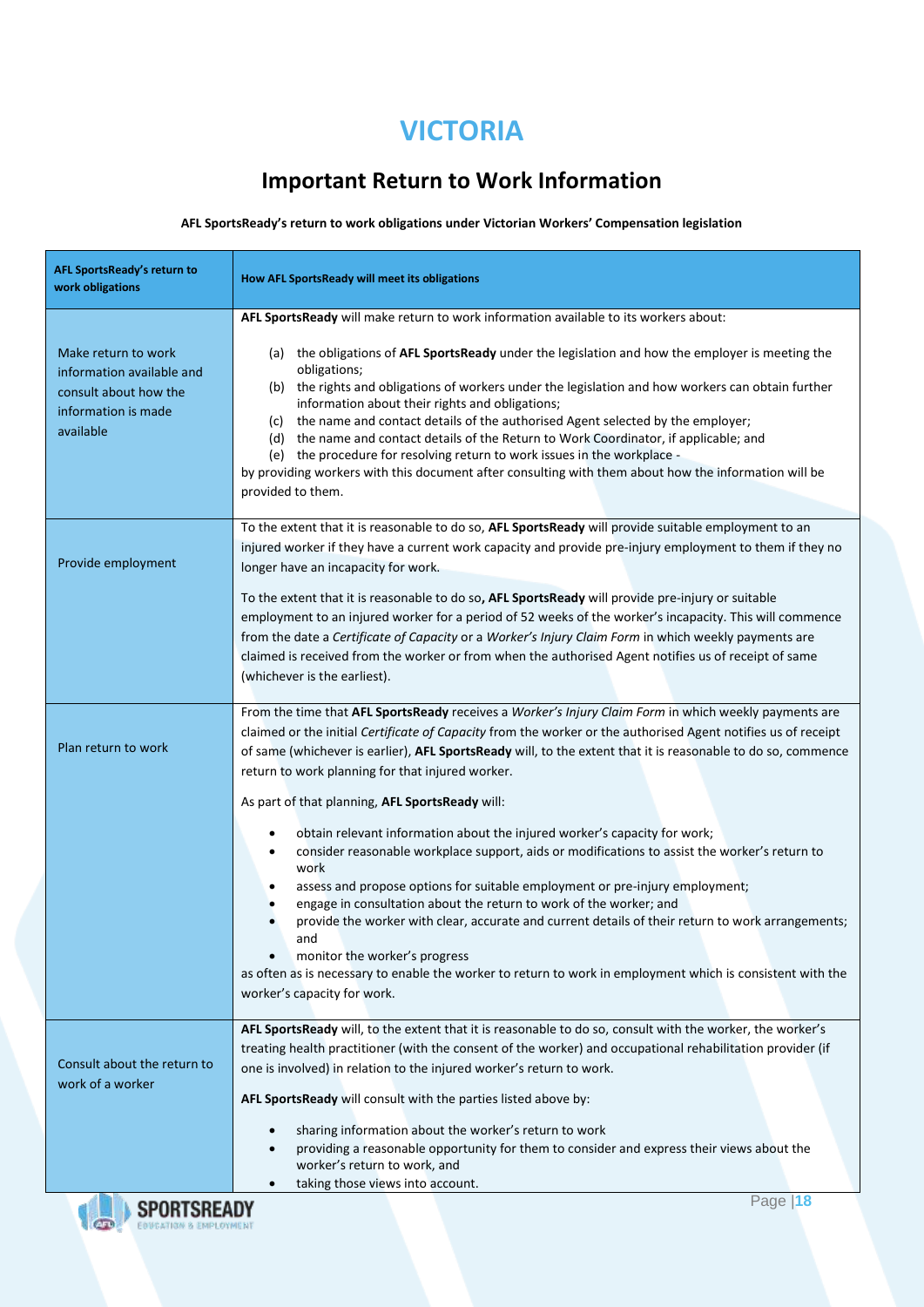|                                                             | AFL Sports Ready will consult directly with the worker about their return to work, but the worker may be<br>assisted by a representative during any consultation (except for a legal practitioner). The worker may be<br>represented, assisted and supported during the return to work process.                                                                                                                                                                                                         |
|-------------------------------------------------------------|---------------------------------------------------------------------------------------------------------------------------------------------------------------------------------------------------------------------------------------------------------------------------------------------------------------------------------------------------------------------------------------------------------------------------------------------------------------------------------------------------------|
| Nominate and appoint a<br><b>Return to Work Coordinator</b> | AFL Sports Ready has nominated and appointed at all times a Return to Work Coordinator who has an<br>appropriate level of seniority and is competent to assist AFL SportsReady meet our obligations under<br>Victorian Workers' Compensation legislation.                                                                                                                                                                                                                                               |
| Cooperate with labour hire<br>employers                     | If AFL SportsReady hires labour hire workers and the worker suffers an incapacity for work resulting from<br>or materially contributed to by an injury arising out of working with us, we will, to the extent that it is<br>reasonable to do so, cooperate with the labour hire employer in respect of action taken by the labour hire<br>employer to provide employment, plan a worker's return to work and consult about the return to work of a<br>worker to facilitate the worker's return to work. |
| Resolution of return to work<br><b>issues</b>               | AFL SportsReady will attempt to resolve return to work issues in accordance with:<br>Our agreed Return to Work Issue Resolution Procedure which is contained within AFL SportsReady's<br>Grievance and Complaints Policy. Details regarding this procedure are available on AFL SportsReady's<br>website.                                                                                                                                                                                               |
|                                                             | If you have any questions or queries regarding this procedure, please contact Cassandra Boland on 1300<br>133 222.                                                                                                                                                                                                                                                                                                                                                                                      |

# **Worker's return to work rights and obligations**

# *Injured worker rights are:*

- To be provided with return to work information and be consulted about how that information is to be made available
- To the extent that it is reasonable for **AFL SportsReady** to do so, to be provided with suitable employment if they have a current work capacity or pre-injury employment if they no longer have an incapacity for work for a period of 52 weeks in accordance with the legislation.
- To be consulted by **AFL SportsReady** about planning their return to work.
- To be provided with clear, accurate and current details of their return to work arrangements as part of planning for their return to work.
- To the extent that it is reasonable for **AFL SportsReady** to do so, to be consulted and be provided with information about their return to work. The injured worker must be given a reasonable opportunity to consider and express their views about their return to work and have those views taken into account.
- To be represented, assisted and supported (except by a legal practitioner) during any stage of the return to work process, including in the consultation process.

# *Injured worker's obligations are:*

- In co-operation with **AFL SportsReady** and the Agent, to make reasonable efforts to actively participate and cooperate in planning for their return to work.
- In co-operation with **AFL SportsReady** and the Agent, to make reasonable efforts to return to work in suitable or preinjury employment at their place of employment or at another place of employment.
- To actively use an occupational rehabilitation service where provided and cooperate with the provider of that service.
- To actively participate and cooperate in assessments of their capacity for work, rehabilitation progress and/or future employment prospects at the request of **AFL SportsReady** and/or the Agent.
- To actively participate and cooperate with the representative of the Agent in an interview to enhance their opportunities to return to work, as required.
- If an issue about their return to work arises, to attempt to resolve the issue in accordance with the procedure for resolving return to work issues (see above).

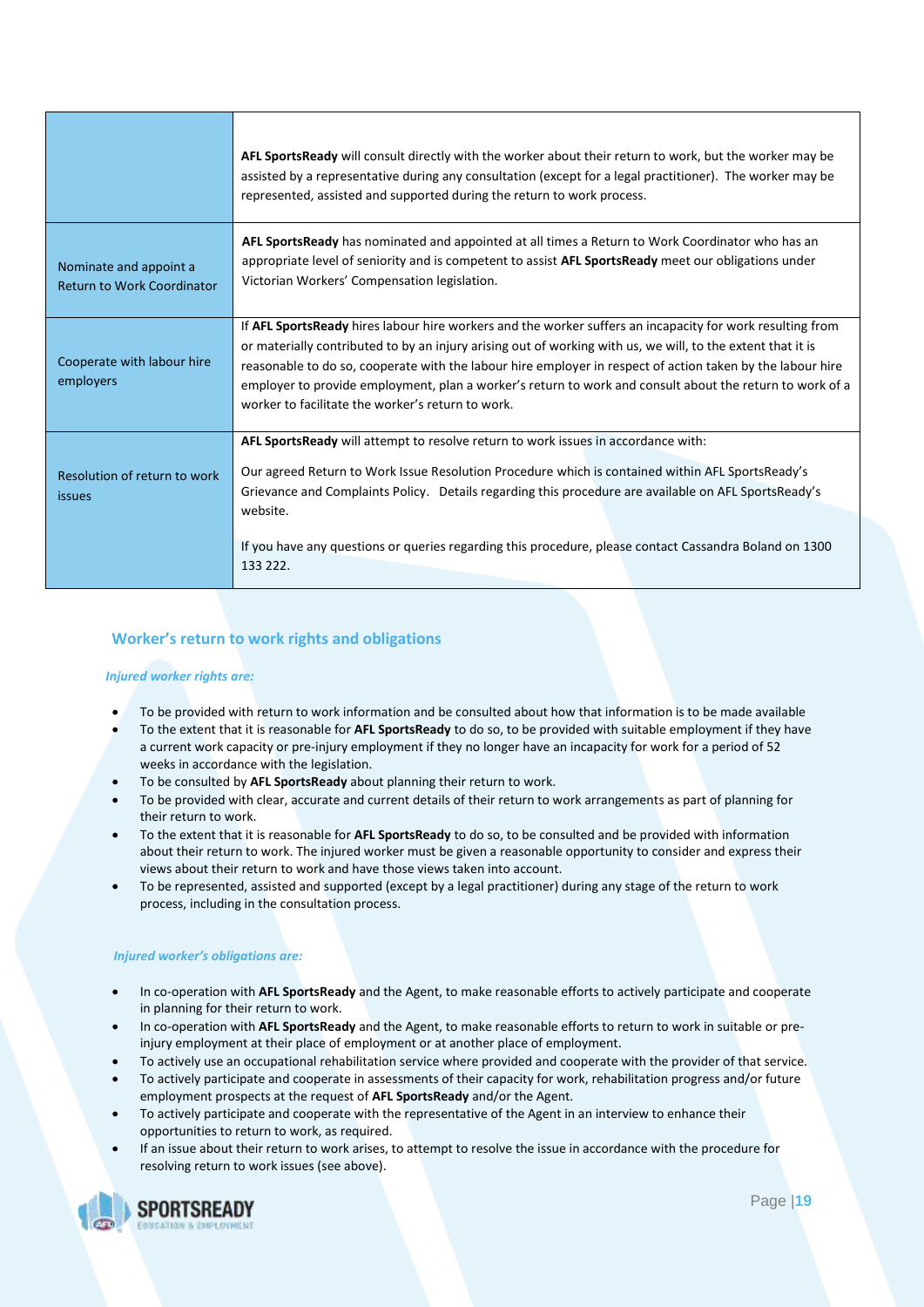If you do not comply with one or more of the above obligations, your weekly payments may be suspended, terminated or ceased and determined in accordance with the legislation by our Agent.

Additional details regarding the rights and obligations of an injured worker are available in WorkSafe's *Return to Work Obligations – Information for workers* fact sheet available from **worksafe.vic.gov.au** or via the WorkSafe Advisory Service ph: (free-call) 1800 136 089 or (03) 9641 1444.

# **Where to get help**

# **Our Return to Work Coordinator**

**Name: Cassandra Boland Phone: 1300 133 222 Email:** [Cassandra.boland@aflsportsready.com.au](mailto:Cassandra.boland@aflsportsready.com.au) **Postal Address: AFL SPORTSREADY PO BOX 305 ABBOTSFORD VIC 3067**

#### **Our Authorised Agent**

**Name:** Gallagher Basset **Phone: 1300 975 609 Web:** [www.gallagherbassett.com.au](http://www.gallagherbassett.com.au/)  **Postal Address: Gallagher Bassett, Level 2, 333 Collins Street, Melbourne, VIC 3000**

# **WorkSafe**

**Phone: free call** 1800 136 089 or (03) 9641 1444 **Web: worksafe.vic.gov.au Email:** info@worksafe.vic.gov.au **Postal Address:** WorkSafe, 222 Exhibition Street, Melbourne 3000

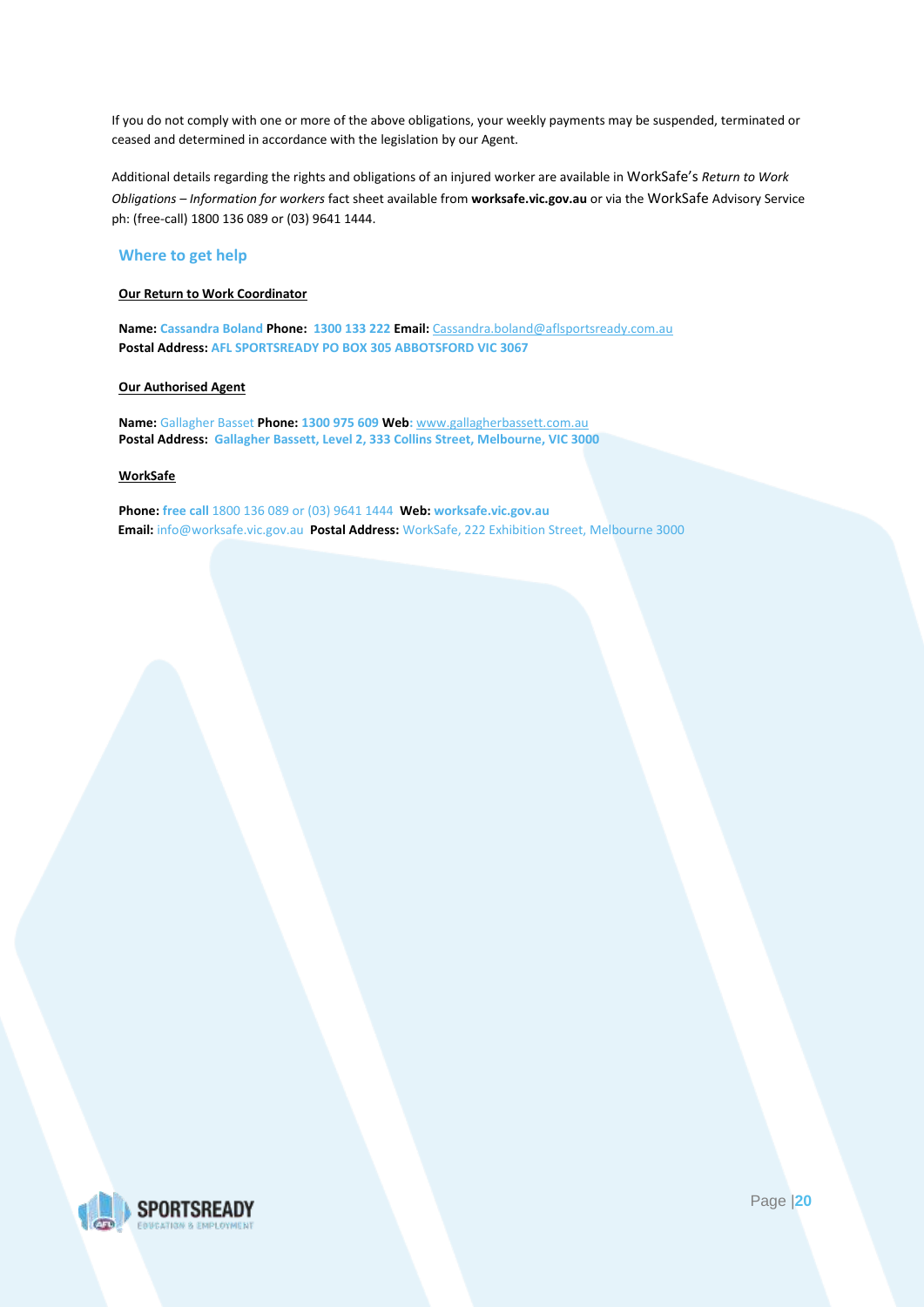# **WESTERN AUSTRALIA**

<span id="page-20-0"></span>AFL SportsReady will develop a Return to Work Program for an injured worker as soon as practicable after:

- The treating doctor indicates in writing the need for a Return to Work Program; or
- The treating doctor signs a Certificate of Capacity to the effect that the worker has partial capacity for work or has total capacity for work but is inable to return to their pre-injury position for some reason.

# **When developing a Return to Work Plan, AFL SportsReady will:**

- Give the worker an opportunity to participate in the development of the program;
- Describe the program in writing
- Give copies of the program to the doctor and the injured worker (and the Host Employer if the injured worker is a trainee or apprentice);
- Provide a copy of any changes in the program in writing to the injured worker and doctor;
- Communicate with the treating doctor when developing the priogrma;
- Inform line managers and supervisors of the program's content;
- Monitor the worker's progress in the program;
- Update the program when the worker's medical restrictions change or if there is a change in the workplace that affects the program.

If the worker is going to be off work for a long time, then AFL SportsReady should work with the host employer to make efforts to keep the worker connected to the workplace. This might include items such as:

- Weekly phone calls with news on what's happening at work;
- Inviting your injured worker to attend staff meetings and functions;
- Sending workplace newsletters; and
- Including your injured worker in training days (with medical approval).

# **The Return to Work program must include:**

- Name of the employer, host employer and the worker
- Description of the goal of the Return to Work Program;
- The actions to be taken to enable the worker to return to work and who is to take them;
- A statement as to whether the worker agrees to the content of the program;
- The names and contact details of the treating doctor, the insurer and the AFL SportsReady (including the Injury Management Coordinator contact).
- The medical restrictions as noted in the worker's Certificate of Capacity.
- A list of duties complying with the medical restrictions that the injured worker can undertake.
- The injured worker's proposed days and hours of work while on the program.
- Space for parties to sign to indicate their agreement to the program.
- The contact person for the injured worker should they have any difficulties or
- questions regarding the program (generally the Injury Management Coordinator).
- A date for review of the program.

# **Consultation**

- AFL SportsReady must consult with the worker and his or her treating doctor when developing the Return to Work Program.
- If AFL SportsReady and the worker are unable to agree on the program, this will be escalated to AFL SportsReady's insurer (GIO in WA) and a case conference may be organised with the worker and the treating doctor.
- Where a worker unreasonably refuses to participate in a Return to Work program, AFL SportsReady may make an application to Conciliation and Arbitration services to intervene.

# **Identifying a return to work goal**

The return to work goal describes what the injured worker will be doing when they have returned to their best possible work capacity. A goal provides clarity and ensures parties are working to a common focus.

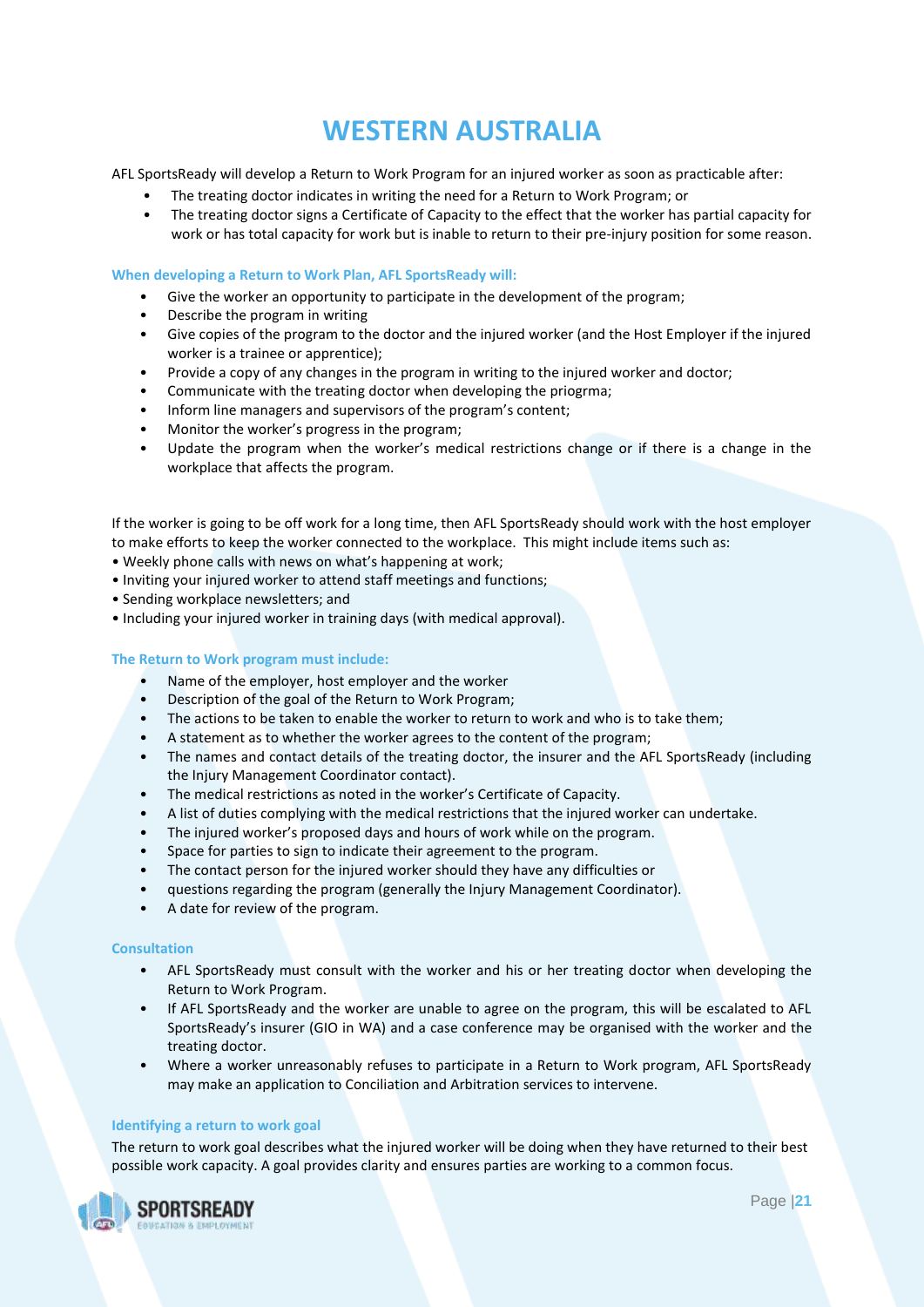AFL SportsReady, the Host Employer (if relevant) the doctor and the injured worker should participate in the establishment of the goal which must be included in the Return to Work Program. Most goals are determined after considering the treating doctor's estimation of the injured worker's capacity for work once they have reached their highest level of recovery.

If medically appropriate, the first preference should always be for an injured worker to return to the same job and employer they were working with at the time of injury.

Sometimes, due to the nature of the injury or other circumstances, this is not possible.

The goals, in order of preference are as follows:

- The worker returns to work in the same job
- The worker returns to work in a modified job
- The worker returns to work in a new job
- The worker returns to work with a new employer or host employer in a new job
- Other workplace rehabilitation options.

# **Identifying alternative, modified or restricted duties (suitable duties)**

Alternative, modified or restricted duties may be required to assist a worker to return to work, depending on the severity of their injury and their progress. These are known as 'suitable duties'.

# *How to identify suitable duties*

AFL SportsReady is required to act promptly to identify suitable duties following an injury. It will consider the worker's education, skills and experience and avoid token or demeaning work, or work that is otherwise inappropriate to the skill level of the worker.

AFL SportsReady will try to find duties that will maintain the worker's association with their usual work area. The Return to Work suitable duties will be developed as follows:

- Modifications to the worker's pre‑injury role must be considered. The worker's supervisor or immediate manager are best placed to assist with this and can offer suggestions on how to organise duties to fit current work routines and schedules.
- Apply the restrictions contained in the Certificate of Capacity.
- Have the worker undertake as much of their normal role as medically possible.
- Gain agreement for the suitable duties from the worker and the doctor.
- Document the duties clearly in the Return to Work Program.

The injured worker's Return to Work Program should comply with the conditions and restrictions outlined in the most recent Certificate of Capacity from the treating doctor.

When identifying suitable duties, the following should be considered:

- Consider the key physical demands of each task. For instance, making a bed may require standing, bending and using both arms while digging a hole may require standing, repetitive bending, twisting of the trunk and lifting weights. Compare these demands with the injured worker's Certificate of Capacity information.
- The environment that the injured worker will be working in should also be considered. For instance working on rough ground, working at heights, working alone and working in unfamiliar areas may all affect the worker's ability to undertake specific tasks.
- Consider the following in respect to the injured worker when structuring suitable duties to optimise the effectiveness of the Return to Work Program:
	- o The number of hours the worker can perform;
	- o When and how often they should take breaks (if needed);

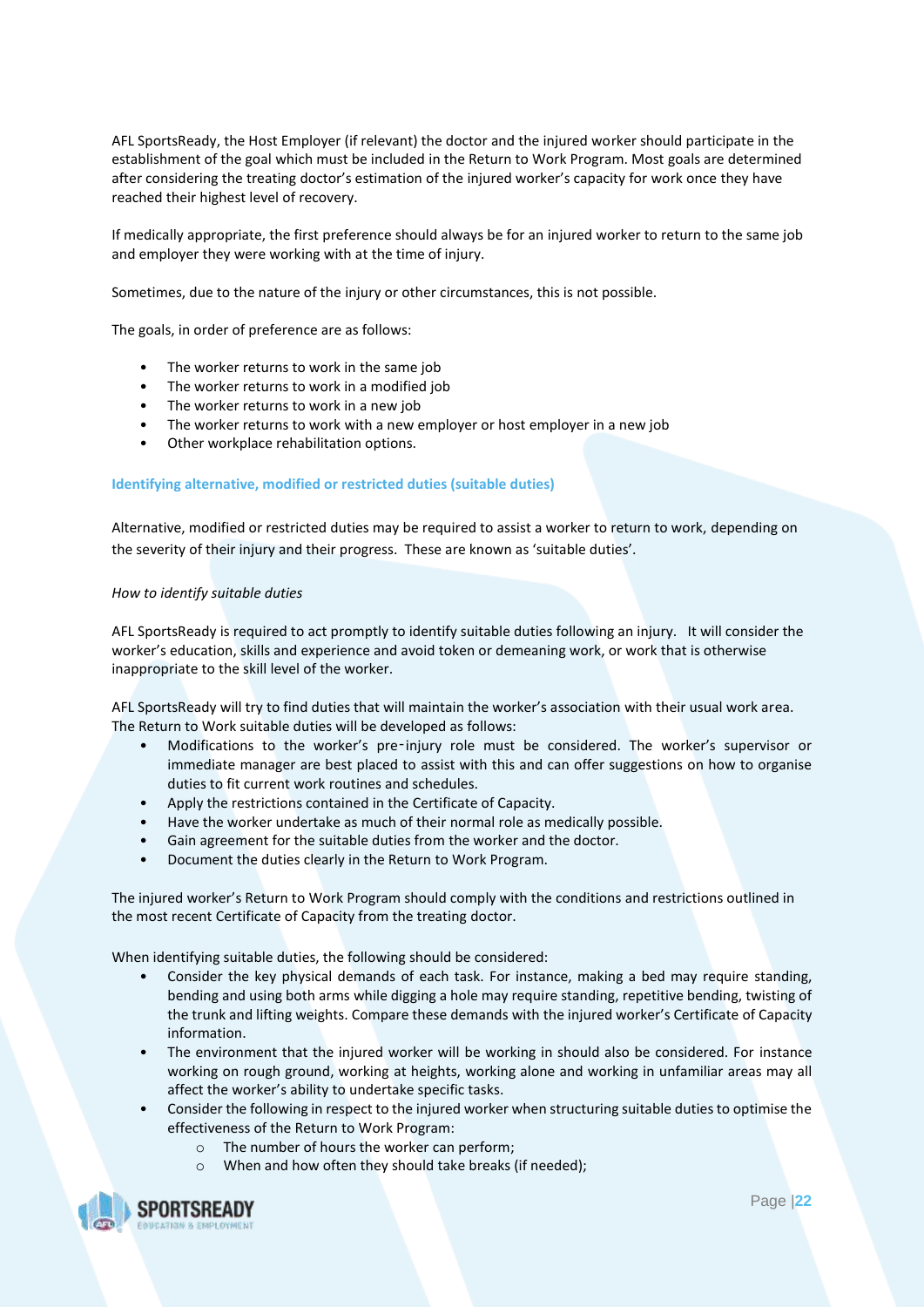- o How long they should perform each task for;
- o How much work they should achieve in a specific time period;
- o What days they should work;
- o What time they should start and finish work.
- It may be appropriate to have the worker perform their normal job but in a different way. This can include assistance from equipment or modifications to the work environment. For instance, if a worker has a knee injury that makes it difficult to stand for long periods, providing a chair so they can work sitting down could be a solution.
- Changing the schedule of work tasks is another form of modifying duties.
- Suitable duties should be meaningful and where possible connected to the role that the worker will be returning to once they have reached their best level of recovery. A worker may undertake any combination of alternative, modified and normal duties.
- If the worker must learn new skills to carry out the suitable duties, consider the worker's aptitude for learning and gain medical approval for the training required.
- All actions in the program should state who is responsible for carrying them out and the time frame in which this should happen.

# **Monitoring and updating the Return to Work Program**

AFL SportsReady must monitor the Return to Work Program and ensure the program is effective and up-todate and make any amendments needed in consultation with the worker, and where necessary, with the treating doctor.

When updating a Return to Work Program, AFL SportsReady must:

- Consult with the injured worker.
- If the update is not one resulting from the treating doctor's recommendation, take reasonable steps to obtain the injured worker's consent.
- Document the changes and provide a copy of this to the injured worker and the treating doctor.
- Provide copies of the revised program to the worker's line manager and keep a copy for yourself.
- Consider the need to organise a case conference with the injured worker and treating doctor if consensus is unable to be reached.
- Keep in mind the Return to Work Program goal. Make sure changes to the program are focused on achieving progress towards the agreed goal.

As the injured worker recovers they will have an increased capacity for duties at work. Ways AFL SportsReady may gradually progress a worker's Return to Work Program include:

- Increasing the hours of work they are undertaking;
- Reduce the additional rest breaks or length of rest breaks;
- Reduce the amount of assistance the worker has to complete tasks;
- Require the worker to perform more work in the same time period (increasing the work pace);
- Replace suitable duties with new duties that require an increased level of physical effort.

An 'in house' check of the Return to Work Program should be undertaken at least once a week. In the early stages of the program you may check the worker's progress even more regularly as this is the time problems are most likely to occur.

# **Workers' compensation insurer can take responsibility for the Return to Work Program**

AFL SportsReady can request its insurer take responsibility for its obligations to establish and implement a Return to Work Program.